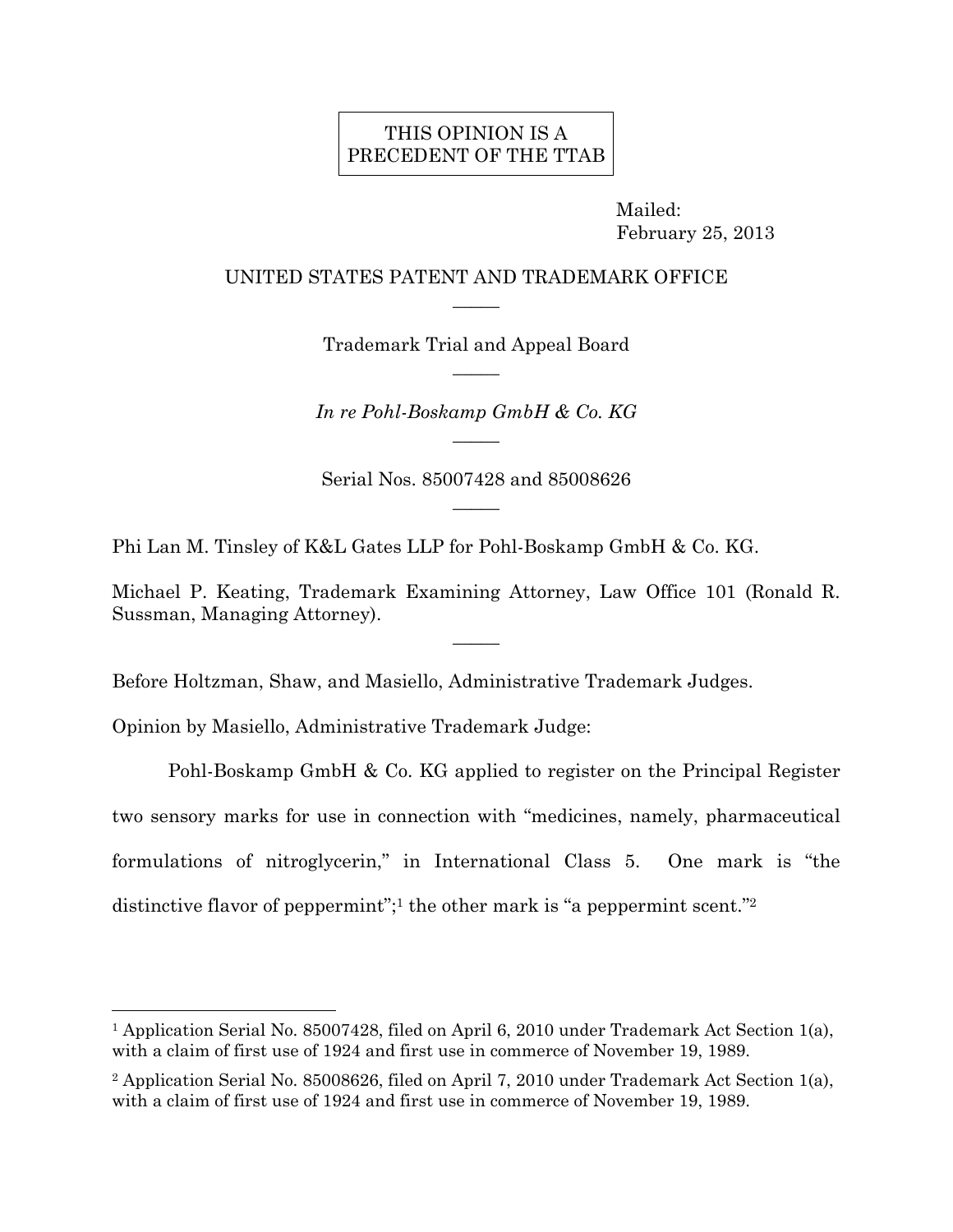With respect to the *flavor* of peppermint, the trademark examining attorney refused registration under Section 2(e)(5) of the Trademark Act, 15 U.S.C. § 1052(e)(5), on the ground that applicant's proposed mark comprises matter that, as a whole, is functional; and under Trademark Act Sections 1, 2 and 45, 15 U.S.C. §§ 1051, 1052 and 1127, on the ground that the mark does not function as a trademark. With respect to the *scent* of peppermint, the examining attorney refused registration under Trademark Act Sections 1, 2 and 45, 15 U.S.C. §§ 1051, 1052 and 1127, on the ground that the mark does not function as a trademark. When the refusals were made final, applicant filed requests for reconsideration, which were denied. Thereafter, applicant appealed. Applicant and the examining attorney have filed briefs.

#### 1. Appeals Consolidated.

 The two appeals involve common issues of law and fact, inasmuch as both marks have been refused for failure to function as a trademark, and the evidentiary records and arguments presented by applicant and the examining attorney are highly similar. Accordingly, we will decide the appeals in this single opinion. TBMP § 1214 (3rd ed., June 2012.)

### 2. Applicant's Goods.

 $\overline{a}$ 

 Applicant's product, as shown in product literature made of record by applicant,<sup>3</sup> is a formulation of nitroglycerin marketed by applicant in a spray bottle under the designation "Nitrolingual Pumpspray." The product is described as

<sup>&</sup>lt;sup>3</sup> See samples of product literature submitted with applicant's responses filed January 14, 2011.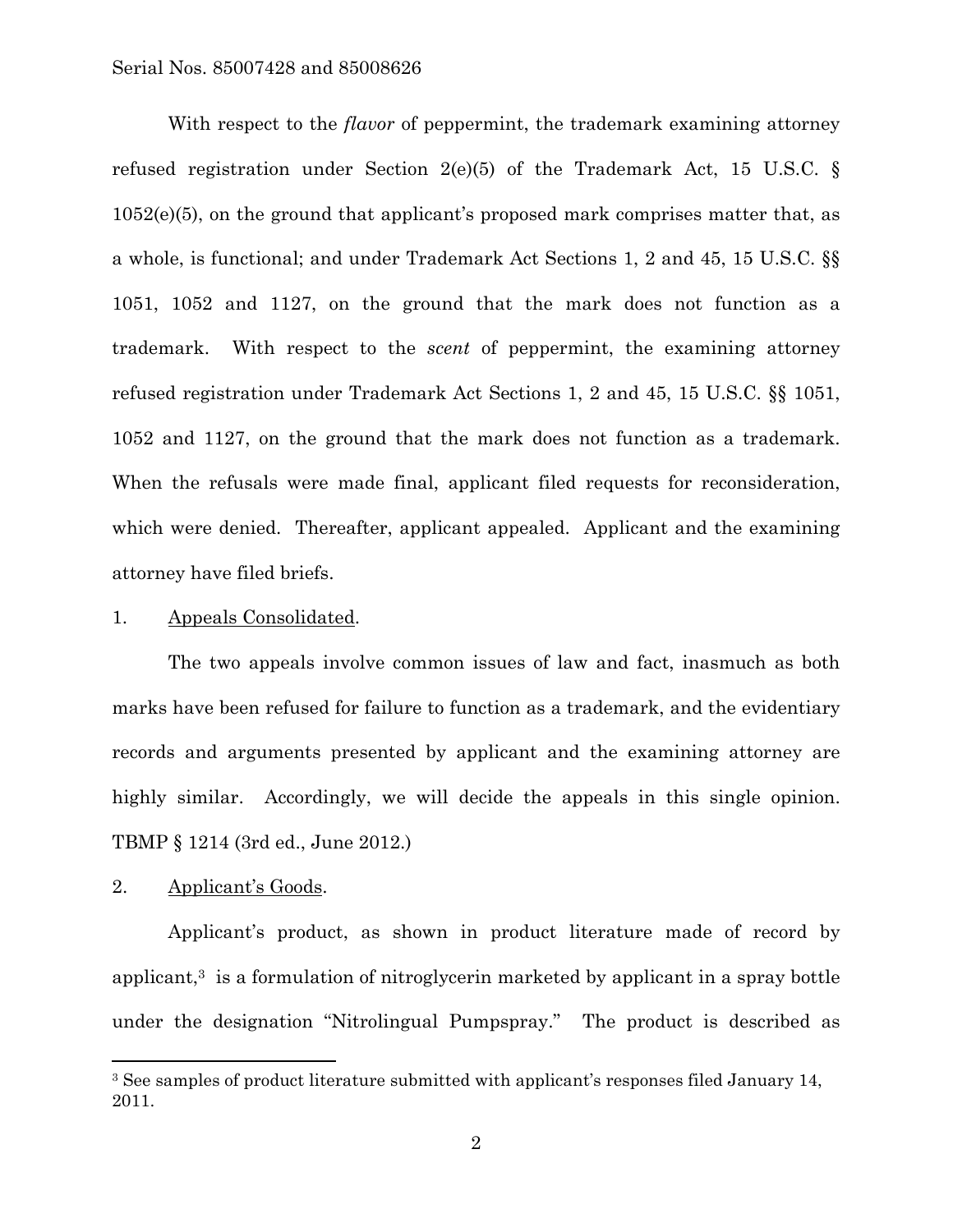"nitroglycerin lingual spray." Applicant's product literature states, "Nitrolingual Pumpspray is indicated for acute relief of an attack or prophylaxis of angina pectoris due to coronary artery disease." "Angina is the chest pain or discomfort that occurs when your heart doesn't get as much blood and oxygen as it needs." Applicant's product "works by relaxing and widening blood vessels so blood can flow more easily to the heart."4 It is administered by spraying onto or under the user's tongue. The instructions on the Nitrolingual Pumpspray package include the following:

> 5. Press button firmly with forefinger to release spray onto or under tongue. DO NOT INHALE SPRAY.

> 6. Release button and close mouth. Avoid swallowing immediately. The medication should not be expectorated or the mouth rinsed for 5 to 10 minutes following administration.

The instructions on the package insert are substantively the same, with minor variations of wording.5

## 3. Flavors and Scents as Trademarks.

l

Nothing in the Trademark Act precludes the recognition of either a flavor or a scent as a trademark. The Act defines "trademark" as including "any word, name, symbol, or device, or any combination thereof… used by a person … to identify and distinguish his or her goods… from those manufactured or sold by others and to indicate the source of the goods…." Trademark Act Section 45, 15 U.S.C. § 1127.

<sup>4</sup> Information regarding Nitrolingual TL from the website <webmd.com> submitted with applicant's requests for reconsideration filed April 4, 2012.

<sup>5</sup> Package and insert filed with applicant's requests for reconsideration filed April 4, 2012.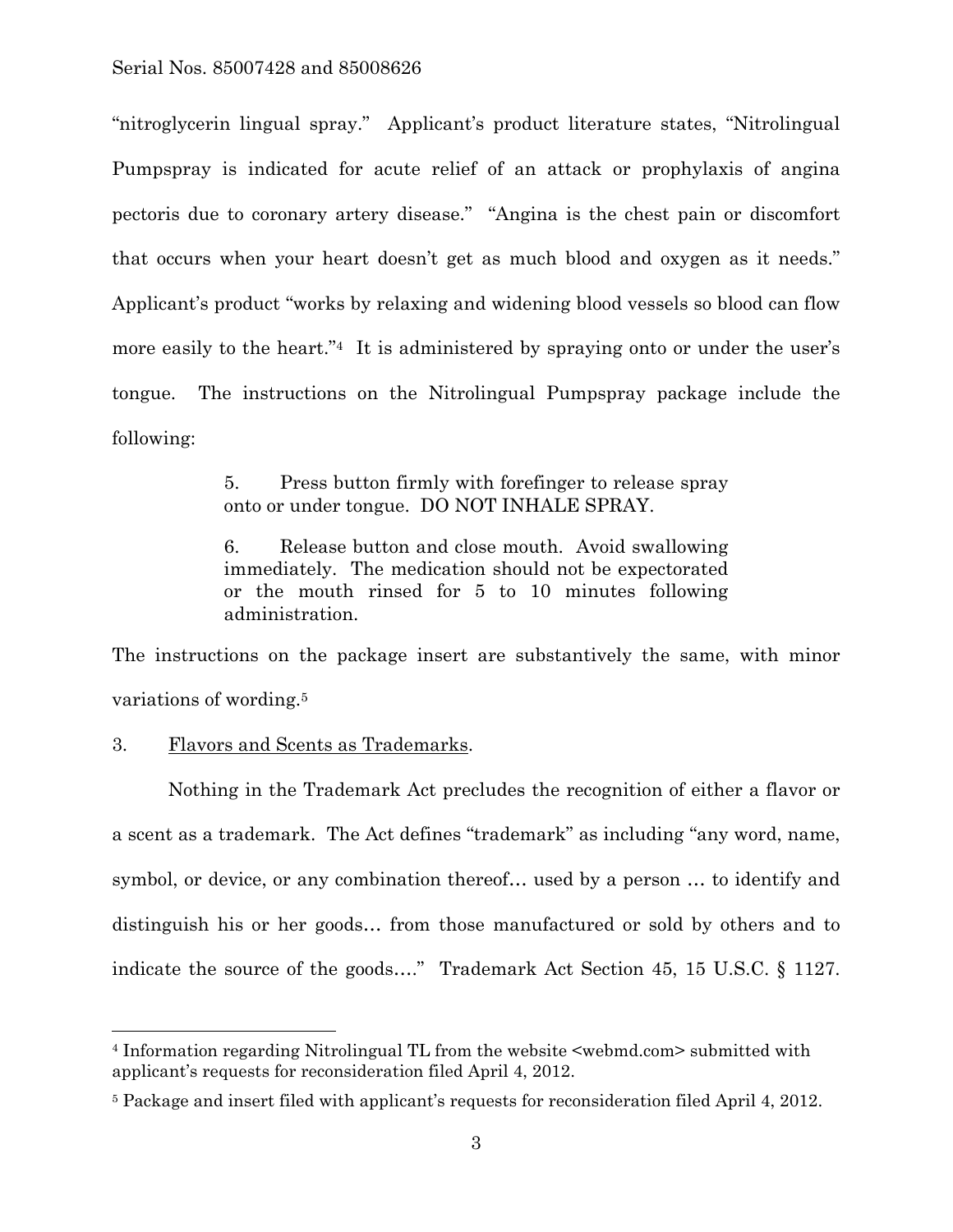$\overline{a}$ 

Regarding this definition, the Supreme Court has noted that "since human beings might use as a 'symbol' or 'device' almost anything at all that is capable of carrying meaning, this language, read literally, is not restrictive." *Qualitex Co. v. Jacobson Products Co*., 514 U.S. 159, 34 USPQ2d 1161, 1162 (1995).6

In an early case, the Supreme Court addressed the question of chocolate flavor as a source-indicator for pharmaceuticals. *William R. Warner & Co. v. Eli Lilly & Co*., 265 U.S. 526 (1924). There the Court anticipated, to some extent, the standards that currently guide us in a functionality analysis, stating that chocolate "has no therapeutic value; but it supplies the mixture with a quality of palatability for which there is no equally satisfactory substitute," 265 U.S. at 529; and chocolate "serves a substantial and desirable use, which prevents it from being a mere matter of dress. It does not merely serve the incidental use of identifying the respondent's preparation [*citation omitted*] and it is doubtful whether it should be called a nonessential." 265 U.S. at 532. The Board has previously addressed the question of flavor as a mark in *In re N.V. Organon*, 79 USPQ2d 1639 (TTAB 2006), in which registration was refused to "an orange flavor" for antidepressant pharmaceuticals on the ground that it was functional, as the flavor served to mask the otherwise unpleasant taste of the drug.

The Board has previously addressed the question of scent as a trademark in *In re Clarke*, 17 USPQ2d 1238 (TTAB 1990), in which a "floral fragrance reminiscent of Plumeria blossoms" was found registrable for sewing thread and

<sup>6</sup> See also Senate Report on the Trademark Law Revision Act of 1988, S.Rep.No. 100-515, at 44, 100th Cong., 2d Sess. (1988).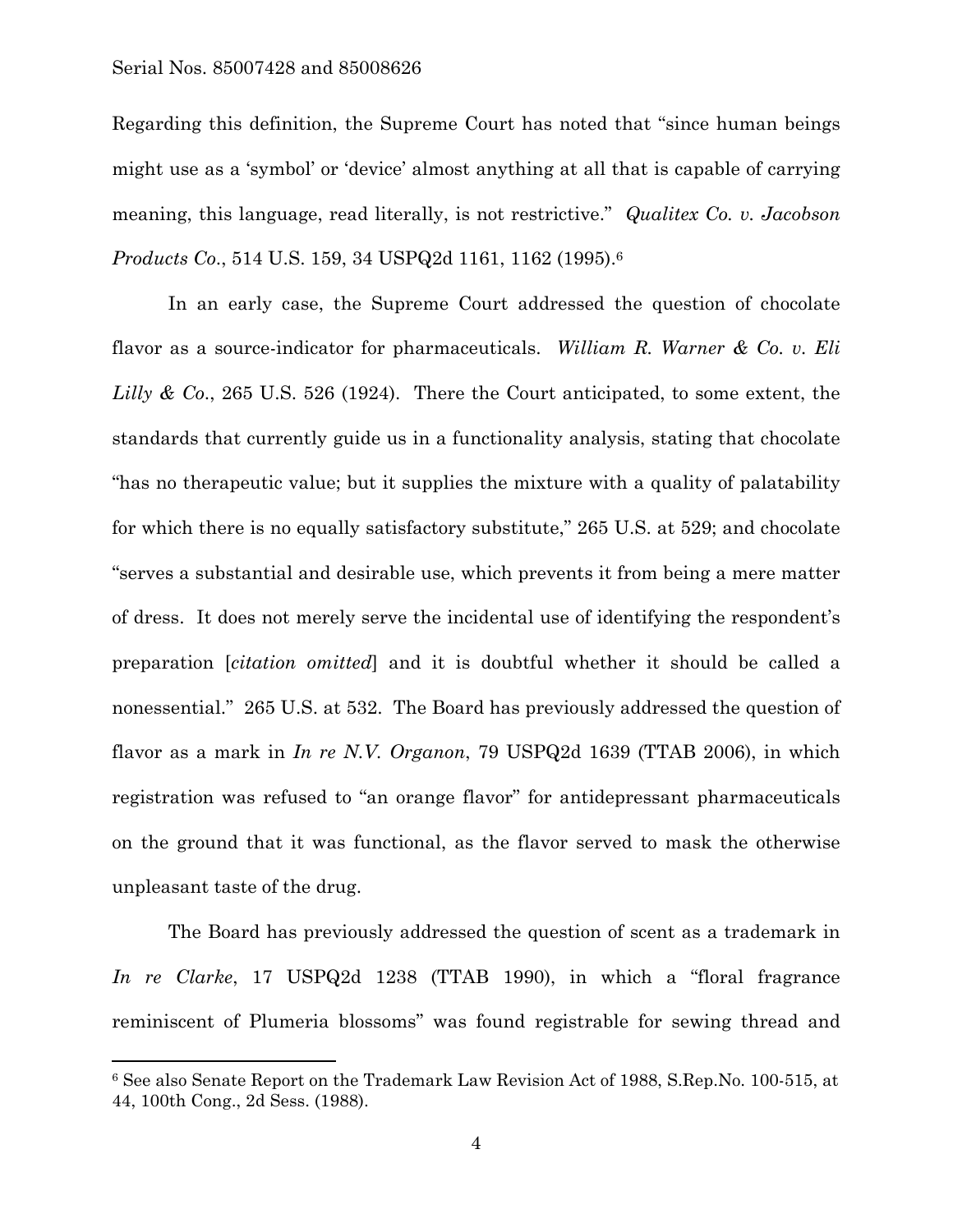embroidery yarn. The Board made it clear that it was addressing the use of scent on products that are not ordinarily known to be scented, and not products such as perfumes or scented household products, which are noted for the feature of their fragrance.

## 4. Functionality Refusal; Flavor of Peppermint.

 We will first address the examining attorney's refusal to register the flavor of peppermint on the ground that it is functional matter. The Supreme Court has stated: "In general terms, a product feature is functional if it is essential to the use or purpose of the article or if it affects the cost or quality of the article." *Inwood Laboratories, Inc. v. Ives Laboratories, Inc*., 456 U.S. 844, 214 USPQ 1, 4 n.10 (1982). A functional feature is one the "exclusive use of [which] would put competitors at a significant non-reputation-related disadvantage." *Qualitex*, 34 USPQ2d at 1164. The Supreme Court confirmed the "*Inwood* formulation" as the "traditional rule" of functionality in *TrafFix Devices Inc. v. Marketing Displays Inc*., 532 U.S. 23, 58 USPQ2d 1001, 1006 (2001).

 The functionality doctrine is intended to encourage legitimate competition by maintaining the proper balance between trademark law and patent law. As the Supreme Court observed in *Qualitex*:

> The functionality doctrine prevents trademark law, which seeks to promote competition by protecting a firm's reputation, from instead inhibiting legitimate competition by allowing a producer to control a useful product feature. It is the province of patent law, not trademark law, to encourage invention by granting inventors a monopoly over new product designs or functions for a limited time, after which competitors are free to use the innovation. If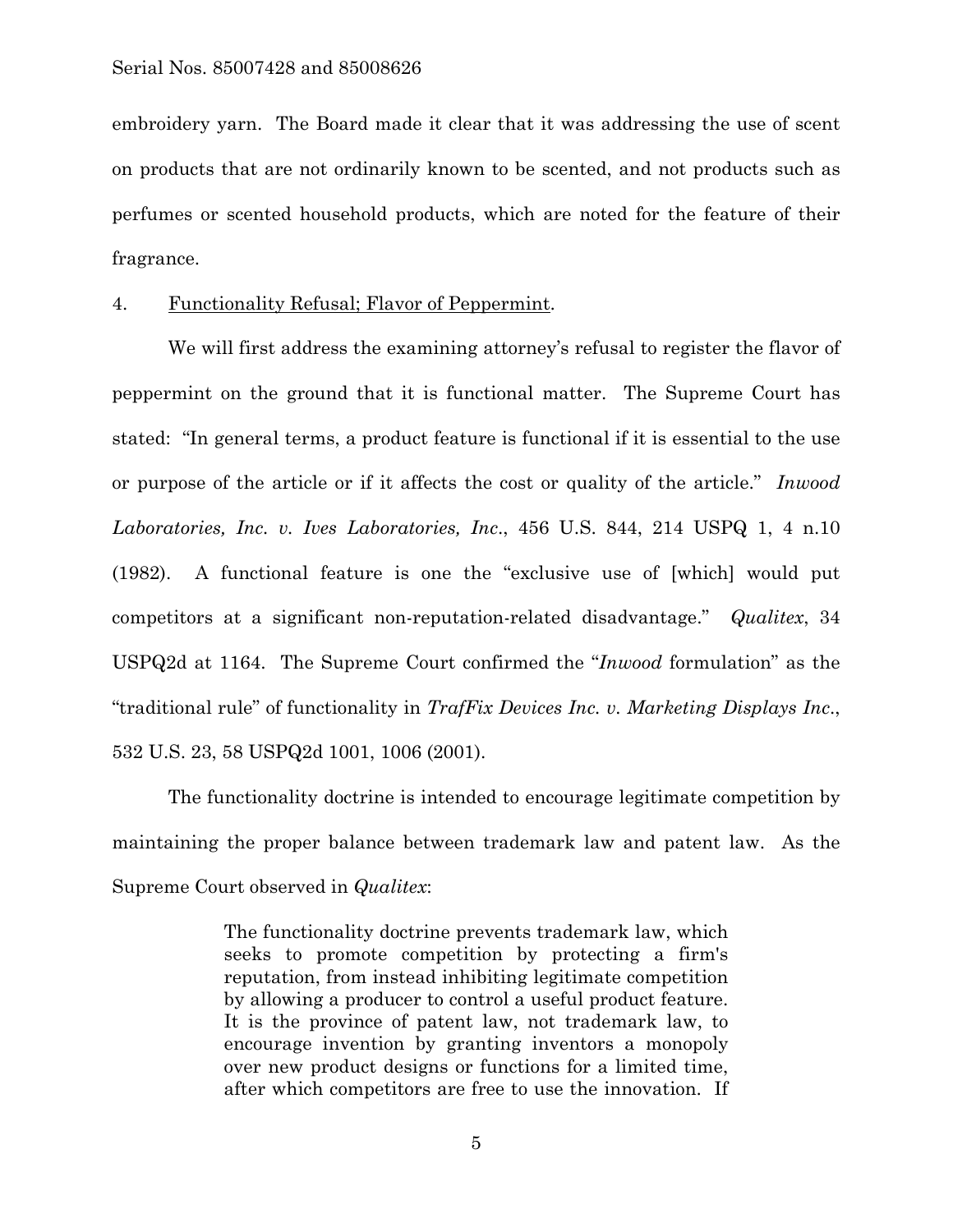a product's functional features could be used as trademarks, however, a monopoly over such features could be obtained without regard to whether they qualify as patents and could be extended forever (because trademarks may be renewed in perpetuity).

### 34 USPQ2d at 1163-64.

 The determination of functionality is a question of fact, and depends on the totality of the evidence presented in each particular case. *E.g.*, *Valu Eng'g, Inc. v. Rexnord Corp.*, 278 F.3d 1268, 61 USPQ2d 1422, 1424 (Fed. Cir. 2002); *In re Udor U.S.A. Inc*., 89 USPQ2d 1978, 1979 (TTAB 2009). The Federal Circuit, our primary reviewing court, looks at the following four factors when it considers the issue of functionality: (1) the existence of a utility patent disclosing the utilitarian advantages of the design; (2) advertising materials in which the originator of the design touts the design's utilitarian advantages; (3) the availability to competitors of functionally equivalent designs; and (4) facts indicating that the design results in a comparatively simple or cheap method of manufacturing the product. *In re Becton, Dickinson and Co*., 675 F.3d 1368, 1374-1375, 102 USPQ2d 1372, 1377 (Fed. Cir. 2012), *citing Valu Eng'g*, 61 USPQ2d at 1426 and *In re Morton-Norwich Products, Inc*., 671 F.2d 1332, 213 USPQ 9, 15-16 (CCPA 1982). These well-known "*Morton-Norwich* factors" are "legitimate source[s] of evidence to determine whether a feature is functional." *Valu Eng'g*, 61 USPQ2d at 1427. However, the Supreme Court has made it clear that the standard for functionality is set forth in *Inwood*, *i.e*., whether a feature is "essential to the use or purpose of the device or… affects the cost or quality of the device," and that if functionality is properly established under *Inwood*, further inquiry into facts that might be revealed by a *Morton-*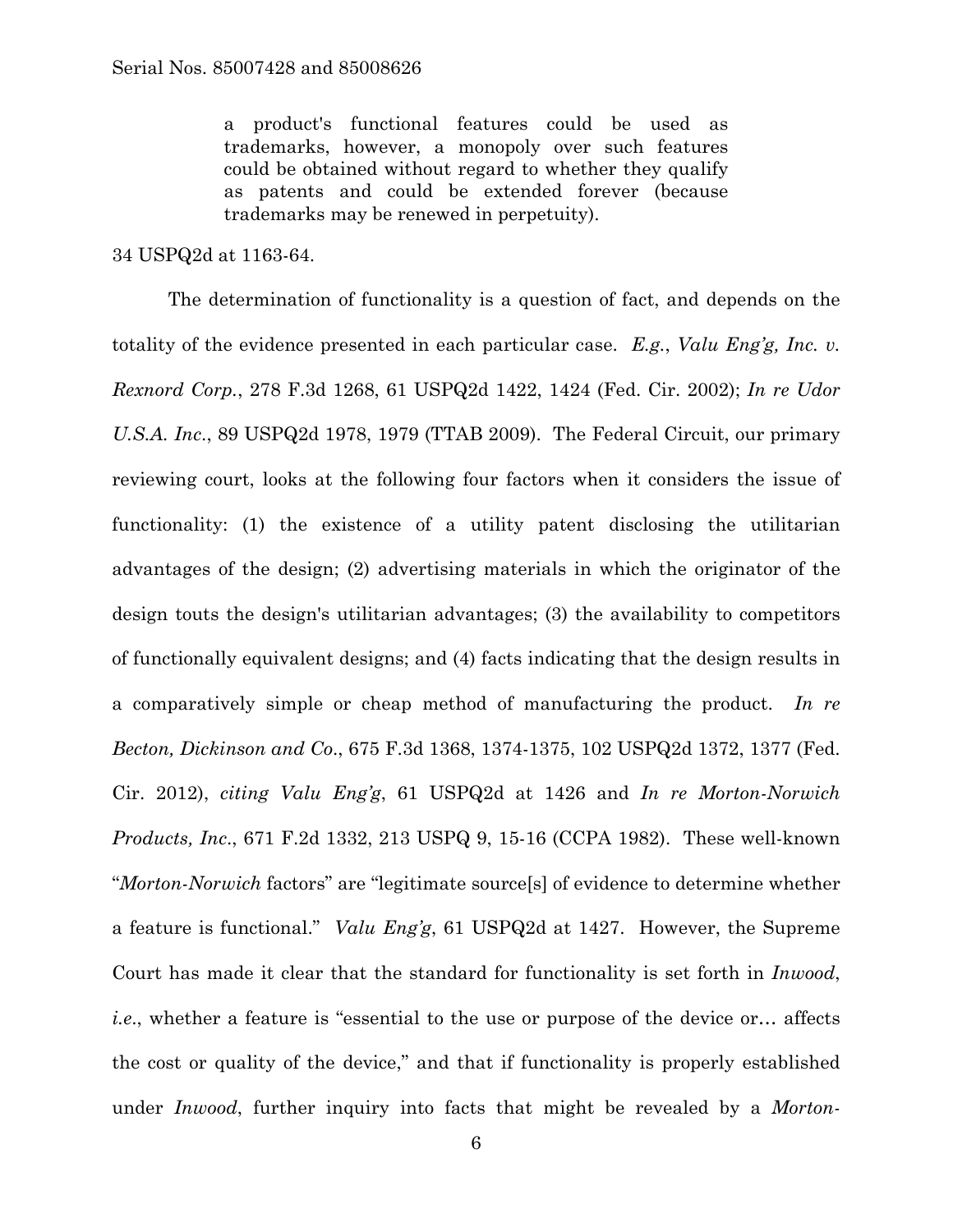*Norwich* analysis will not change the result. *TrafFix*, 58 USPQ2d at 1006 ("Where the design is functional under the *Inwood* formulation there is no need to proceed further to consider if there is a competitive necessity for the feature.").

 Addressing the *Morton-Norwich* factors, applicant argues that it "has neither applied for nor registered a utility patent covering its Peppermint Flavor in Connection with Nitroglycerin."7 The examining attorney does not contest this statement. Applicant states that it does not tout any utilitarian aspect of the peppermint flavor of its product. Indeed, there is no evidence in the record to indicate such touting. Applicant maintains that peppermint oil has no therapeutic properties "in Applicant's nitroglycerin pharmaceuticals," and that the flavor of its goods performs no masking function because nitroglycerin "is generally odorless and tasteless." On this point, applicant has made of record declarations<sup>8</sup> of its Chief Executive Officer and of the Vice President of Sales and Marketing of Shionogi Pharma, Inc., which is the licensed U.S. distributor of Nitrolingual Pumpspray. With one exception,<sup>9</sup> both declarations make identical statements on this topic:

> 10. The use of the Trade Dress<sup>10</sup> in connection with pharmaceutical formulations of nitroglycerin does not

l

<sup>7</sup> Applicant's brief at 4.

<sup>8</sup> Declarations of Marianne Boskamp, applicant's Chief Executive Officer, and Ray Russo, Vice President of Sales and Marketing of Shionogi Pharma, Inc., submitted with applicant's response of January 14, 2011.

<sup>9</sup> Paragraph 11 of the Russo Declaration is prefaced by the words, "To my knowledge,".

<sup>&</sup>lt;sup>10</sup> Applicant submitted the Boskamp and Russo Declarations in connection with both Serial Nos. 85007428 and 85008626. The term "Trade Dress" is intended to be understood, alternately, to mean either the flavor of applicant's goods or the scent of the goods, as appropriate to the application for which the declaration is considered. In our view this type of conflation likely reduces the precision with which the declarants are able to express themselves.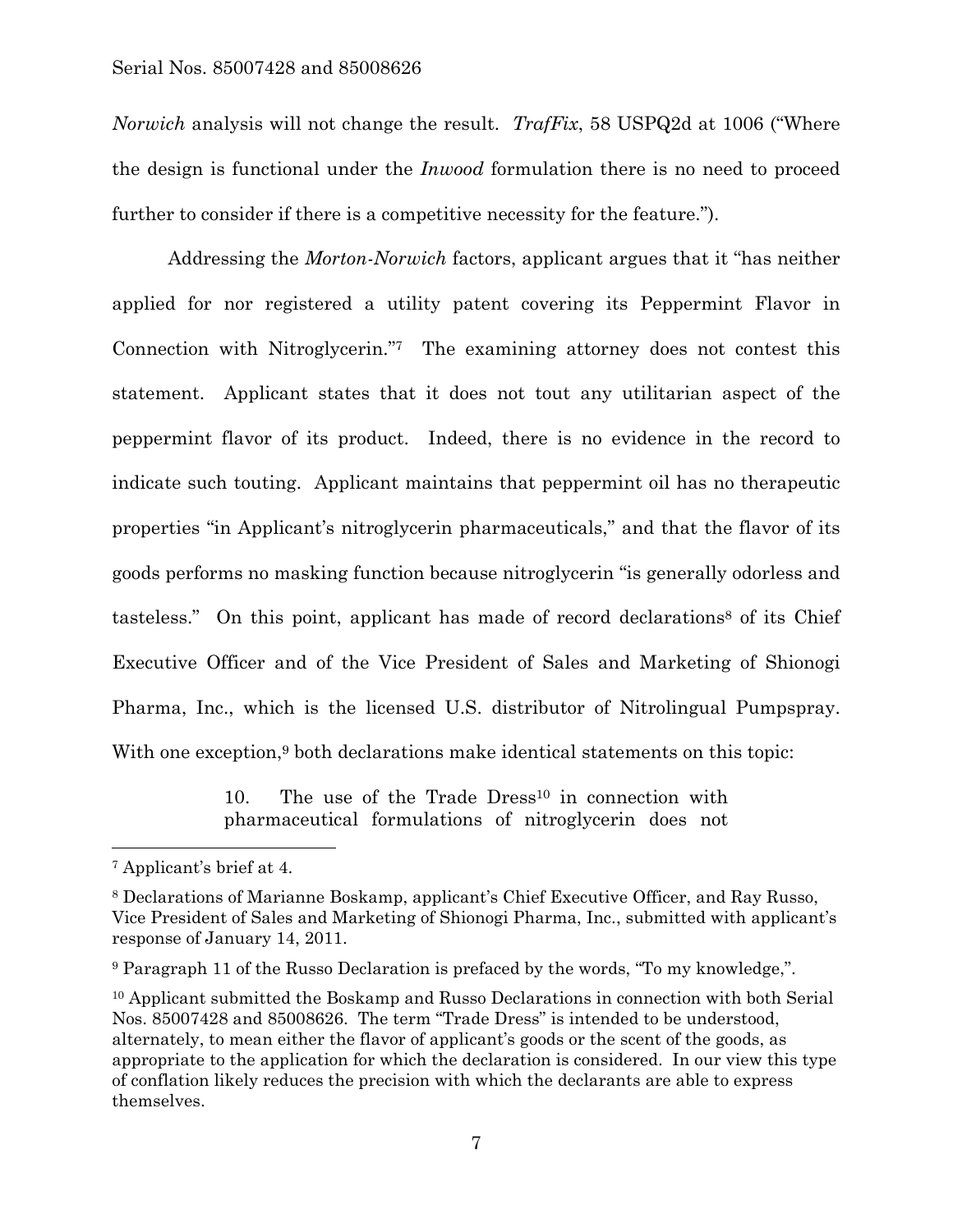serve any functional purpose. The Trade Dress does not provide any utilitarian advantage over alternative nitroglycerin pharmaceutical formulations.

11. The Trade Dress does not impart any positive effect to the product. The Trade Dress does not make the product more desirable, effective, or easier to deliver, particularly because pharmaceutical formulations of nitroglycerin typically are odorless and tasteless. Use of other flavors and/or scents in connection with pharmaceutical formulations of nitroglycerin would be equally efficient and/or competitive.11

That nitroglycerin is typically odorless and tasteless is not controverted in the record; accordingly, there is no suggestion that applicant's peppermint flavor performs the function of "masking" an unpleasant taste, as was the case in *In re N.V. Organon*, 79 USPQ2d 1639. The testimony of applicant's declarants as to the lack of any pharmaceutical effectiveness of the peppermint oil is corroborated by applicant's packaging, which lists "peppermint oil" among "Inactive ingredients."12 The record also contains information about applicant's product from the <drugs.com> website, which lists peppermint oil under "List Of Excipients."13 There is also information regarding a sublingual nitroglycerin spray called NitroMist,<sup>14</sup> and other antianginal drugs marketed as Nifedipine,<sup>15</sup> Adalat,<sup>16</sup> and

<sup>11</sup> Boskamp Declaration, ¶¶ 10-11.

<sup>12</sup> Submitted with applicant's request for reconsideration filed April 4, 2012.

<sup>&</sup>lt;sup>13</sup> An "excipient" is "an inert substance (as gum Arabic, syrup, lanolin or starch) that forms a vehicle (as for a drug or antigen); *esp* : one that in the presence of sufficient liquid imparts to a medicated mixture the adhesive quality needed for the preparation of pills and tablets." WEBSTER'S THIRD NEW INTERNATIONAL DICTIONARY (1993) p. 792. In this instance the word appears to have been applied rather loosely to applicant's product, which is not a tablet; however, the reference confirms the characterization of peppermint oil as "inert."

<sup>14</sup> Entry for NitroMist from <dailymed.nlm.nih.gov>, submitted with Office action of October 4, 2011, p. 47; entry for NitroMist from <drugs.com>, "NitroMist Description," and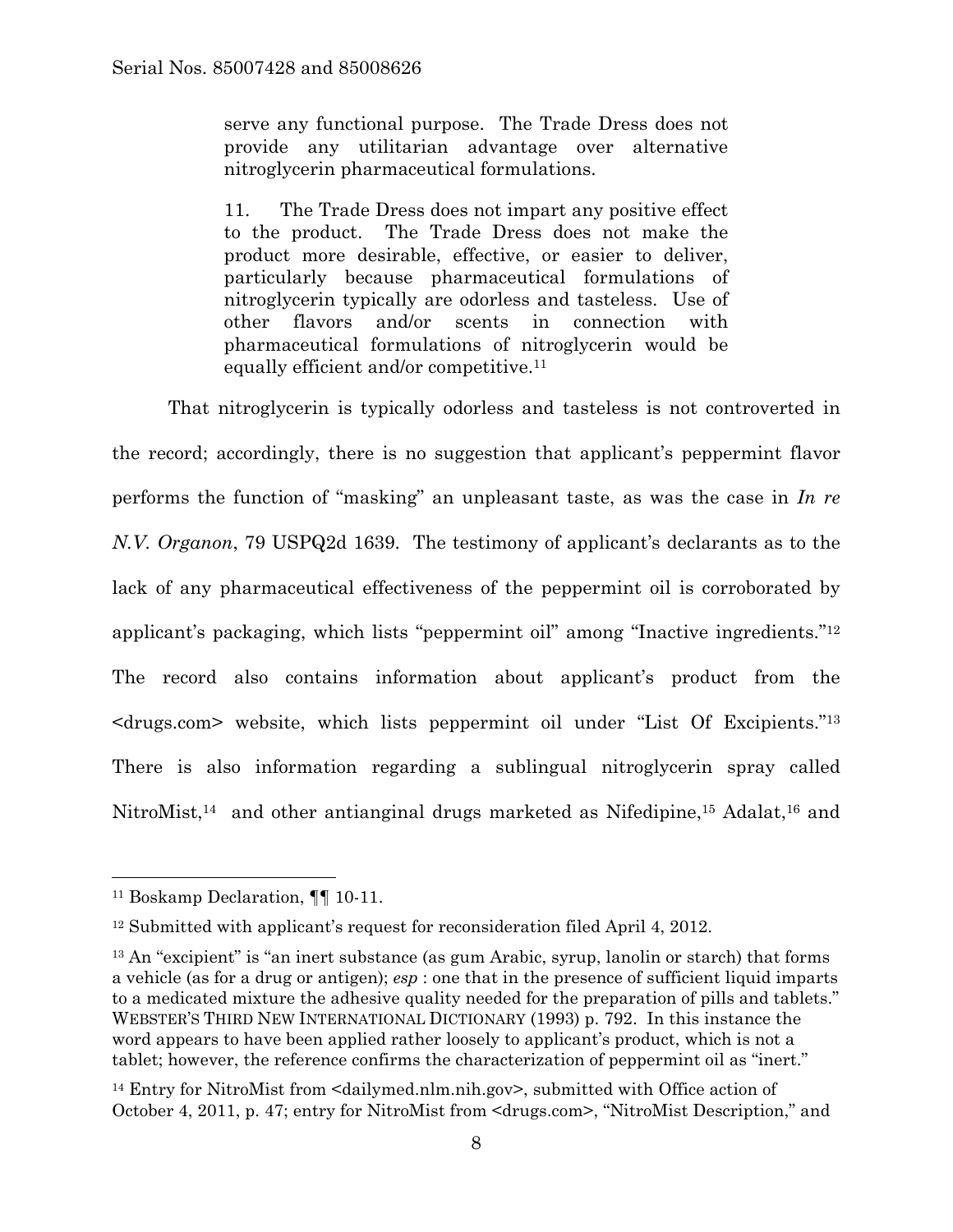Procardia;17 the descriptions of all of them list peppermint oil among "Inactive Ingredients " or "nonmedicinal ingredients," or as "inactive."

Applicant's declarants briefly address the availability to competitors of other "equally effective and/or competitive" flavors.18 They also indicate that addition of the flavor to applicant's goods "requires additional steps in the manufacturing process to ensure quality control," such that one cannot say that producing flavored product results from "a comparatively simple or inexpensive method of manufacture…."19

The examining attorney has the burden of making a *prima facie* showing that the applicant's mark is functional. *In re Becton,* 102 USPQ2d at 1376. The examining attorney notes that applicant's product has a peppermint flavor because it contains peppermint oil, which is listed among the ingredients on applicant's packaging and literature. He argues that peppermint oil is a vasodilator that, when added to nitroglycerine, "has the effect of increasing the rate at which the nitroglycerin is absorbed into the bloodstream of the body."20 On this point, he has

l

depiction of NitroMist package, submitted with Office action of March 11, 2011, pp. 13 and 20.

<sup>&</sup>lt;sup>15</sup> Entry for Nifedipine from <medicineonline.com> submitted with Office action of October 4, 2011, p. 49.

<sup>&</sup>lt;sup>16</sup> Entry for Adalat from  $\leq$ rxmed.com> submitted with Office action of October 4, 2011, p. 46.

<sup>&</sup>lt;sup>17</sup> Entry for Procardia from <drugs.com> submitted with Office action of October 4, 2011, p. 52.

<sup>18</sup> Boskamp and Russo Declarations, ¶ 11.

<sup>19</sup> Boskamp and Russo Declarations, ¶ 13.

<sup>20</sup> Examining attorney's brief at 6.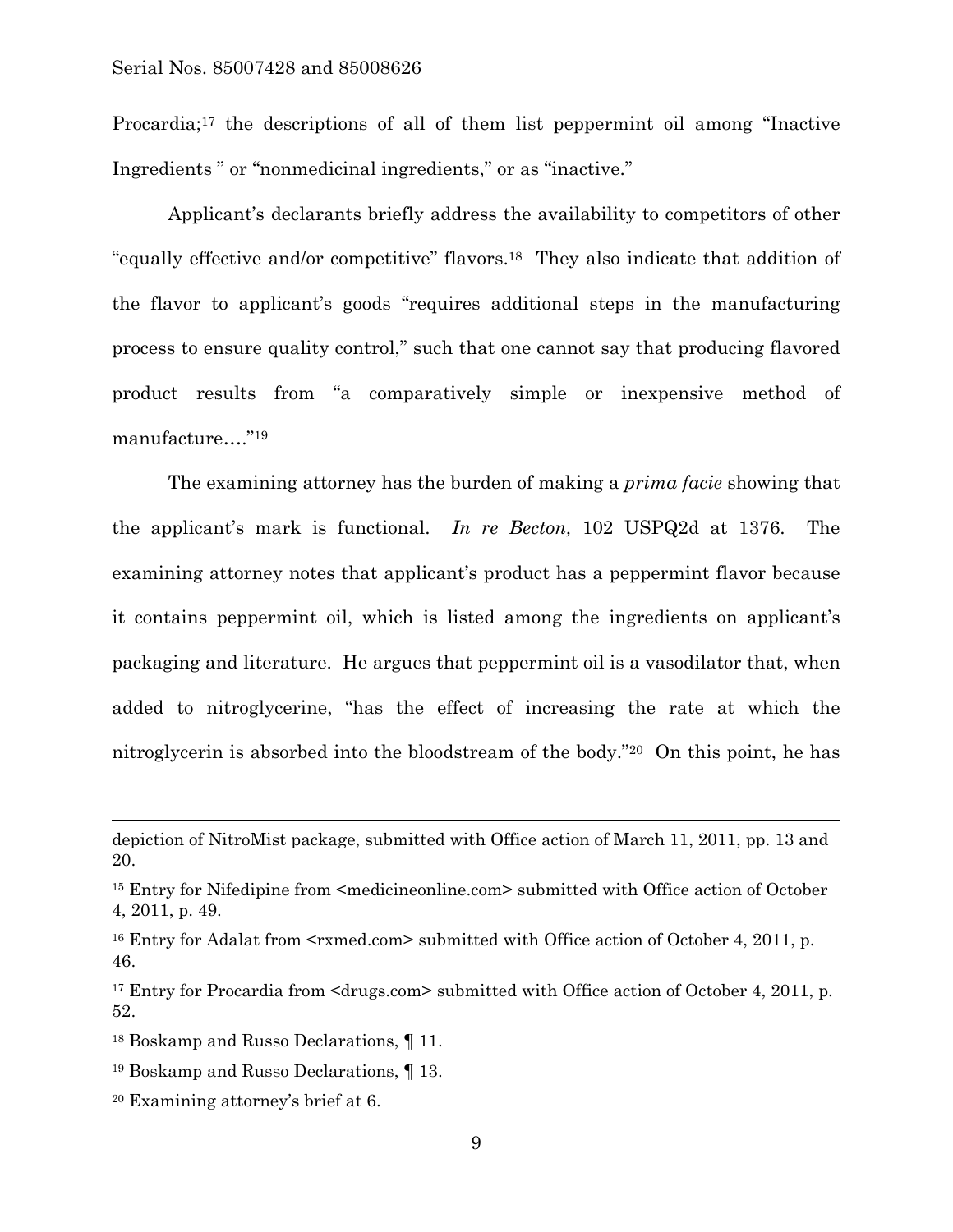submitted evidence to show that in the field of herbal remedies and alternative medicine, peppermint is regarded as having vasodilative properties.21 In the present context, we give evidence relating to herbal remedies and alternative medicine very limited weight. In the field of prescription pharmaceuticals, the legal and professional standards of efficacy are high. What might be touted as a functional feature in a herbal remedy might be considered ineffective in a prescription pharmaceutical. In fact, applicant and others who utilize peppermint oil in pharmaceuticals have listed the oil as an inactive ingredient.

The examining attorney notes that several other medications that are designed to treat angina pectoris (the nitroglycerin spray NitroMist, as well as Nifedipine, Adalat and Procardia) contain peppermint flavor; however, as we have noted above, peppermint oil is an inactive ingredient in those preparations.

More to the point, the examining attorney has made of record information relating to U.S. Patent No. 6559180, issued May 6, 2003.<sup>22</sup> The Background and Summary sections of that patent contain the following statements:

> Nitroglycerin (NTG) is the most common medication taken for quickly alleviating the pain experienced by someone having an angina attack.

<sup>…</sup> 

 $21$  Cached materials from  $\le$ itmonline.org>; and materials from  $\le$ naturesflavors.com>, submitted with the Office action of July 14, 2010, pp. 30-38 and 55-56. See also materials submitted with Office action of October 4, 2011, pp. 24-38.

<sup>&</sup>lt;sup>22</sup> See Office action of October 4, 2011. A third-party utility patent may be relied upon as evidence if it covers the feature at issue, regardless of who owns it. *In re Virshup*, 42 USPQ2d 1403, 1405 (TTAB 1997); *see also In re Dietrich*, 91 USPQ2d 1622 (TTAB 2009).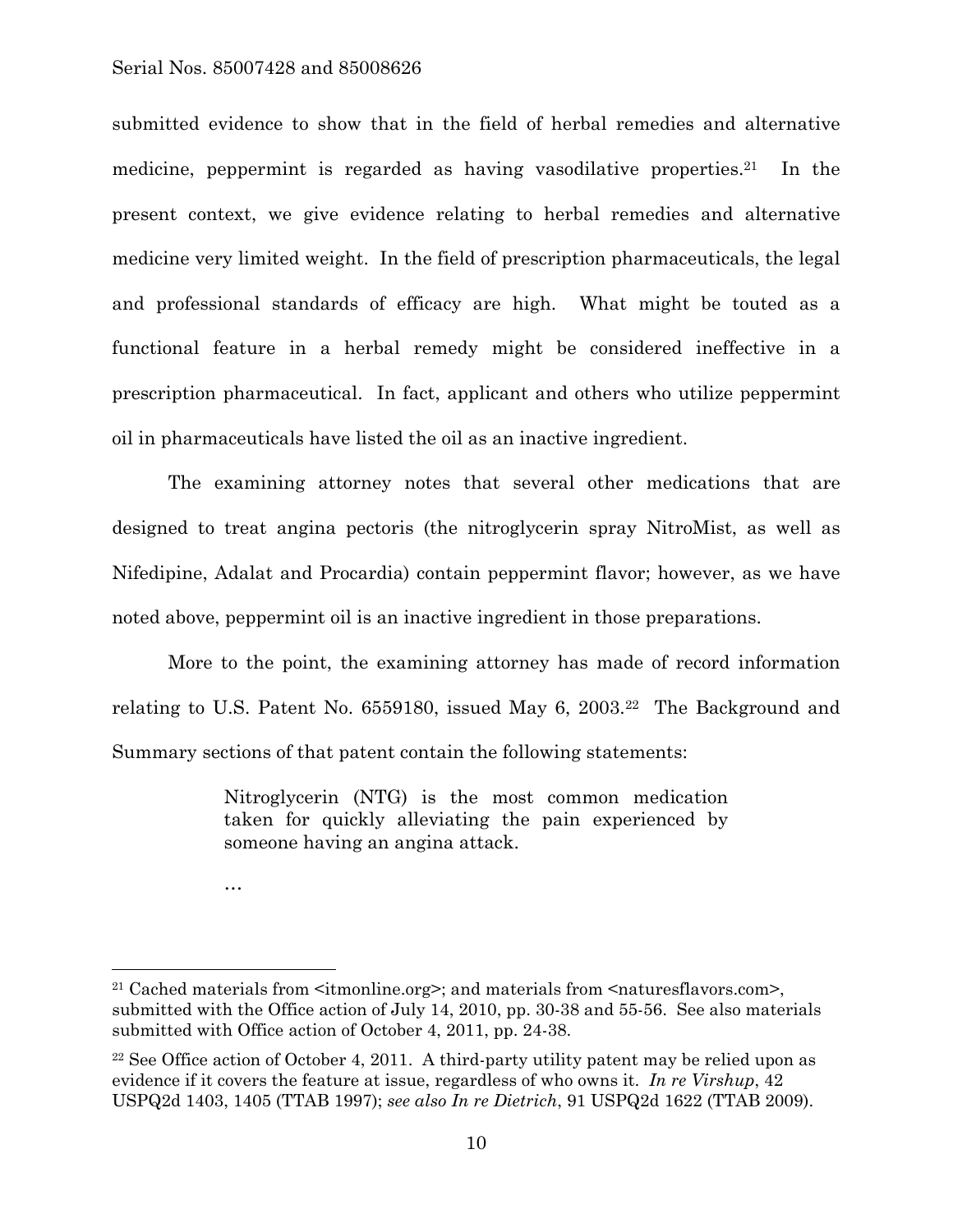NTG is commonly supplied in tablet or liquid form for sublingual delivery. Typically, in liquid form, a pump spray applicator is used and is set to deliver 400 mcg NTG per single spray dosage. It is known in the prior art to add peppermint oil as an inactive ingredient to NTG in the liquid form for sublingual delivery.

…

It has been discovered that the use of menthol containing substances (MCS), when used in conjunction with NTG can potentiate the effect of NTG when it is administered to a patient sublingually. Accordingly, MCS permits the usage of a lower minimal effective NTG dosage. In other words, a mixture of MCS with a less than the 400 mcg standard dosage of NTG will provide the same effect as a standard 400 mcg dosage of NTG.

As used in this specification, MCS is used to collectively refer to substances from which Menthol is derived. Substances which are considered to be MCS include peppermint oils, (Ex Mentha Piperita and Ex Mentha Arvensis), peppermint flavor, spearmint oil, or synthetically produced Menthol.

The Detailed Description section of the patent describes the results of two studies in which the nitroglycerin used was Nitrolingual Pumpspray. According to the patent, the combination of menthol-containing substances with nitroglycerin not only reduces the needed dosage of nitroglycerin, but also reduces the typical side effects of nitroglycerin, namely, headache and fainting. On the basis of this patent, the examining attorney argues that "Because the peppermint makes the product work more effectively, applicant would have a clear competitive advantage over competing products that do not possess the peppermint flavor."23

<sup>23</sup> Examining attorney's brief at 9.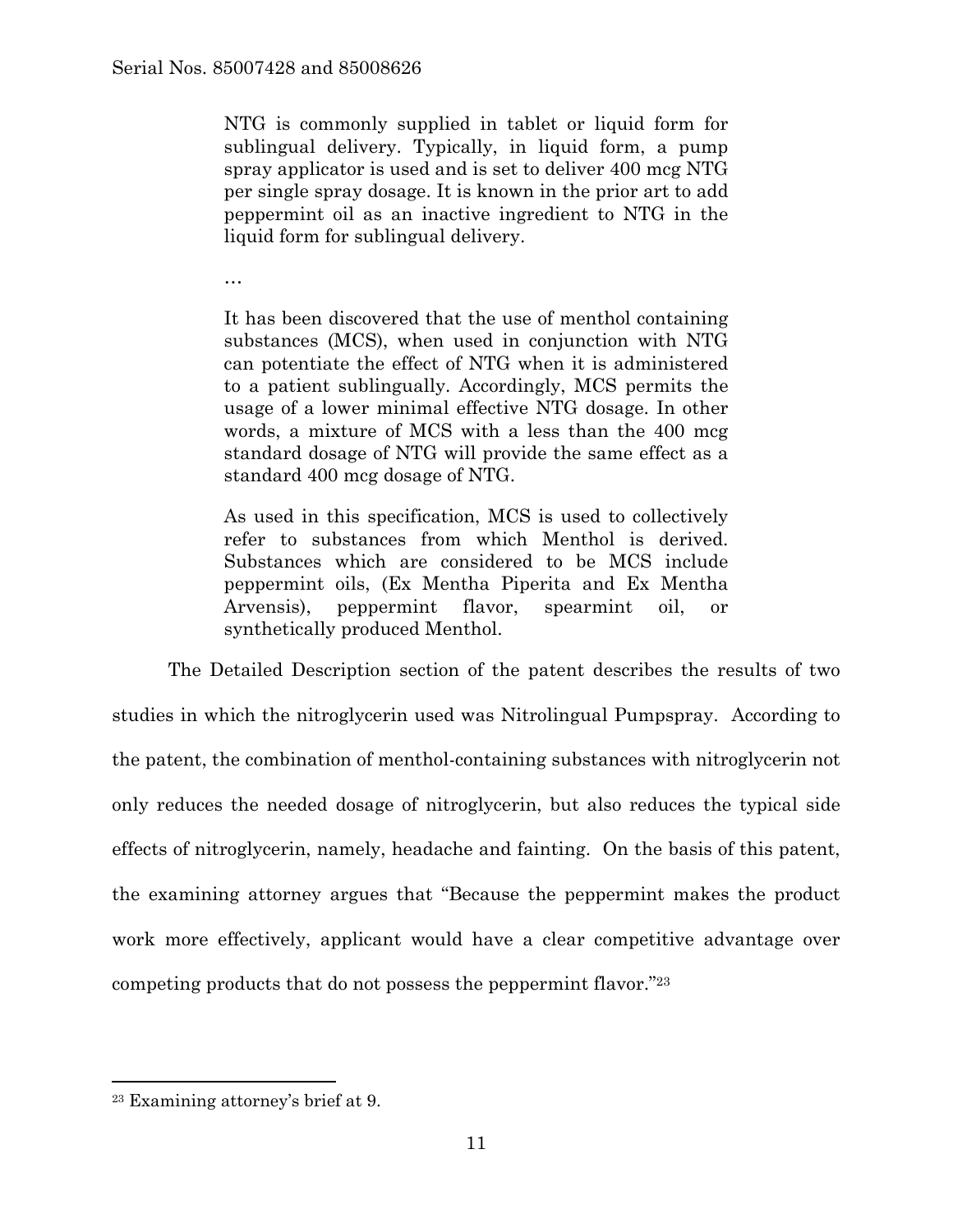Patent No. 6559180 provides evidence that, even though peppermint oil is inactive as used in Nitrolingual Pumpspray, if used in connection with nitroglycerin in certain proportions peppermint oil could improve the effectiveness of sublingual nitroglycerin spray. This evidence is sufficient to meet the examining attorney's burden of showing that the proposed mark is functional. It demonstrates, *prima facie*, that competitors of applicant might seek to improve upon sublingual nitroglycerin spray by the addition of peppermint oil as a therapeutic ingredient; and that if applicant were to have the exclusive right to offer nitroglycerin spray that tastes of peppermint oil, it "would put competitors at a significant nonreputation-related disadvantage," *Qualitex*, 34 USPQ2d at 1164, because competitors would either have to forego using peppermint oil or find a way to mask the taste of the peppermint oil, if that were even possible.

Applicant argues that "The cited patent pertains to the interaction between menthol (versus peppermint oil) and nitroglycerin. Menthol is not the subject of this application. … Given the inert and non-functional qualities of peppermint oil, there are innumerable flavor alternatives that are and would be just as efficient and equally as competitive."24 However, to argue that the patent relates to menthol, not peppermint, does not sufficiently rebut this showing. Menthol is:

> A secondary terpenoid alcohol  $C_{10}H_{19}OH$  that is known in 12 optically isomeric forms including (1) a crystalline levorotatory form *that has the odor and cooling properties of peppermint, that occurs naturally esp. in peppermint oil*  and Japanese mint oil as the principal constituent….

<sup>24</sup> Applicant's brief at 6.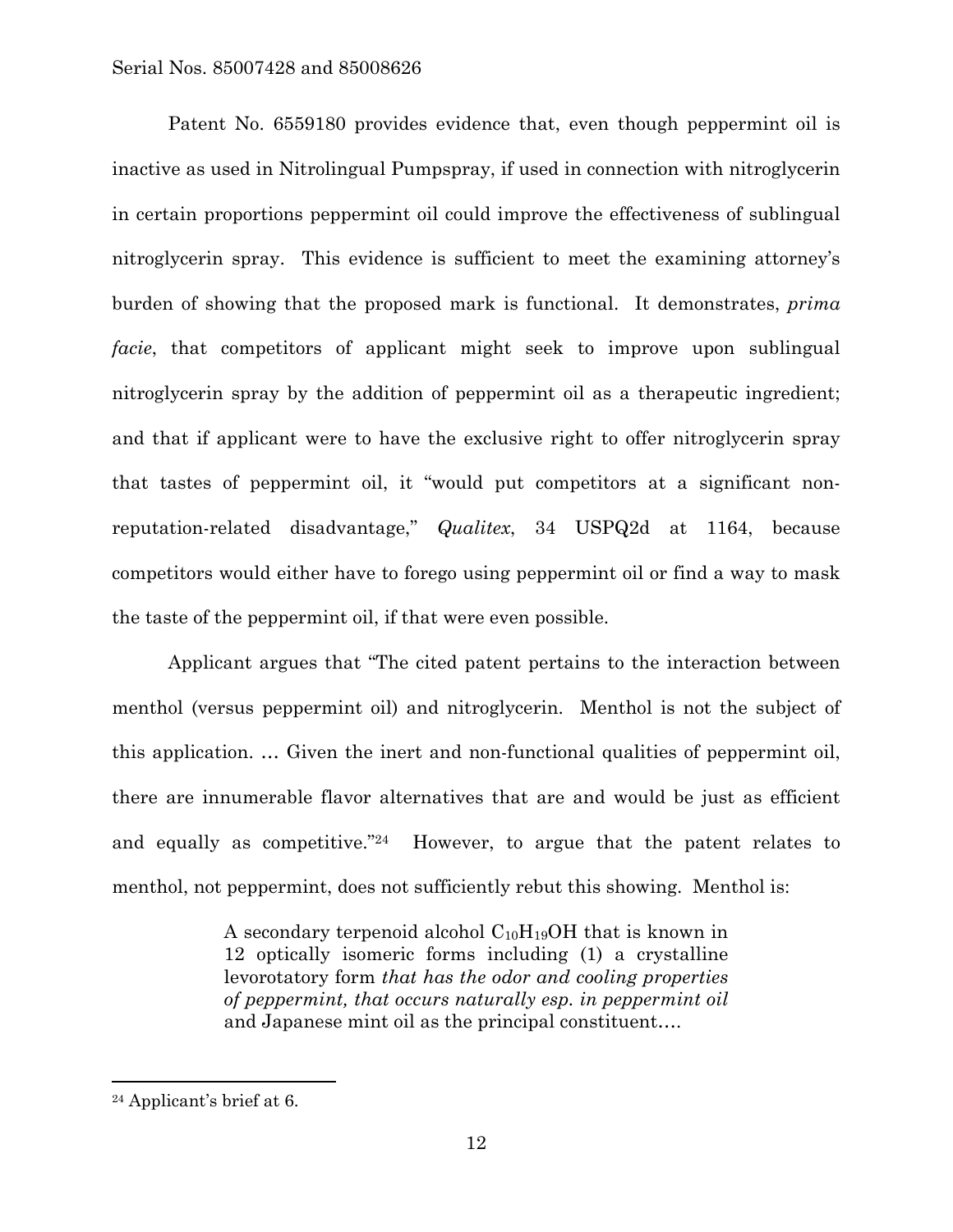WEBSTER'S THIRD NEW INTERNATIONAL DICTIONARY (1993) p. 1411 (emphasis supplied).25 Moreover, it is clear from the language of the patent quoted above that the term "menthol containing substances" includes "peppermint oils." Peppermint oils, in turn, impart a peppermint flavor. Peppermint oil is:

> An oil that has a strong peppermint odor and produces a cooling sensation in the mouth, is *obtained from peppermint*, and is used chiefly as a *flavoring agent* and as a carminative.

*Id.* at p. 1674 (emphasis supplied).

 $\overline{a}$ 

 It is apparent that if competitors of applicant wish to improve their products by the addition of peppermint oil (as a therapeutic agent) according to the method disclosed in the patent, those products would include, to some extent, a peppermint flavor that could infringe upon the trademark rights that applicant claims, unless such competitors were to go to the additional expense of masking the peppermint flavor.<sup>26</sup> If for any reason the benefit of peppermint oil disclosed in the patent is fallacious or if the practice of the invention would not result in a product having peppermint flavor, it was incumbent upon applicant to so demonstrate. The explanation offered in applicant's brief does not do so.

<sup>25</sup> The Board may take judicial notice of dictionary definitions, *Univ. of Notre Dame du Lac v. J.C. Gourmet Food Imp. Co*., 213 USPQ 594 (TTAB 1982), *aff'd*, 703 F.2d 1372, 217 USPQ 505 (Fed. Cir. 1983).

<sup>26</sup> *Cf. TraFix Devices*, 58 USPQ2d at 1007 ("Because the dual-spring design is functional, it is unnecessary for competitors to explore designs to hide the springs, say by using a box or framework to cover them, as suggested by the Court of Appeals. The dual-spring design assures the user the device will work. If buyers are assured the product serves its purpose by seeing the operative mechanism that in itself serves an important market need. It would be at cross-purposes to those objectives, and something of a paradox, were we to require the manufacturer to conceal the very item the user seeks.")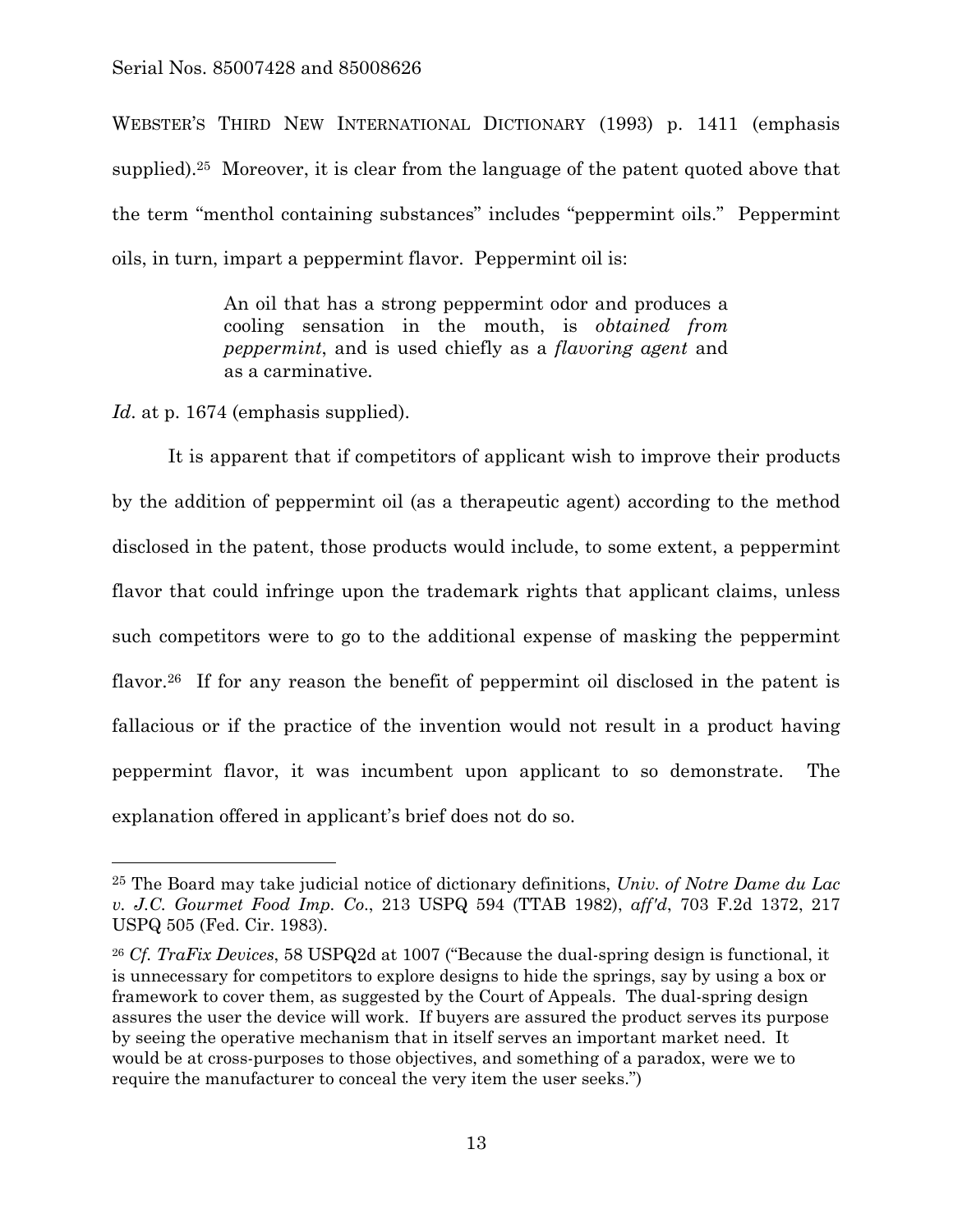Nor do the Boskamp and Russo declarations sufficiently rebut the examining attorney's showing. Although they indicate that the "Trade Dress" of applicant's goods (meaning, in this case, the peppermint flavor) "does not serve any functional purpose" (because it is an inactive ingredient), they do not squarely meet the issue raised by the cited patent, namely, whether peppermint flavor could be an essential feature of other nitroglycerin medications made under different formulas, in which peppermint oil may be included as a therapeutic agent. Neither do we find a sufficient rebuttal of the examining attorney's position elsewhere in the record. Inasmuch as the present record indicates that peppermint oil has therapeutic properties in applicant's field of goods, to allow applicant the exclusive right to market nitroglycerine formulations having the flavor of peppermint oil would impermissibly prevent the future use of therapeutic peppermint oil by others in applicant's field. This would frustrate the policies expressed in *Qualitex*, 34 USPQ2d at 1163-64. *See also Elmer v. ICC Fabricating Inc*., 36 USPQ2d 1417 (Fed. Cir. 1995):

> [P]atent law, not trade dress law, is the principal means for providing exclusive rights in useful product features. … [O]nce the … patent expires, the public will be entitled to practice the invention claimed in the patent. *See Bonito Boats, Inc. v. Thunder Craft Boats, Inc*., 489 U.S. 141, 165 [9 USPQ2d 1847] (1989) ("For almost 100 years it has been well established that in the case of an expired patent, the federal patent laws *do* create a federal right to 'copy and use.'");.… Enforcing a 'trade dress' right defined, as it was here, to be essentially coextensive with, and in fact broader than, [the] patent would frustrate that right because trade dress protection may last indefinitely and thus competitors could not effectively 'copy and use' the invention after the patent expires."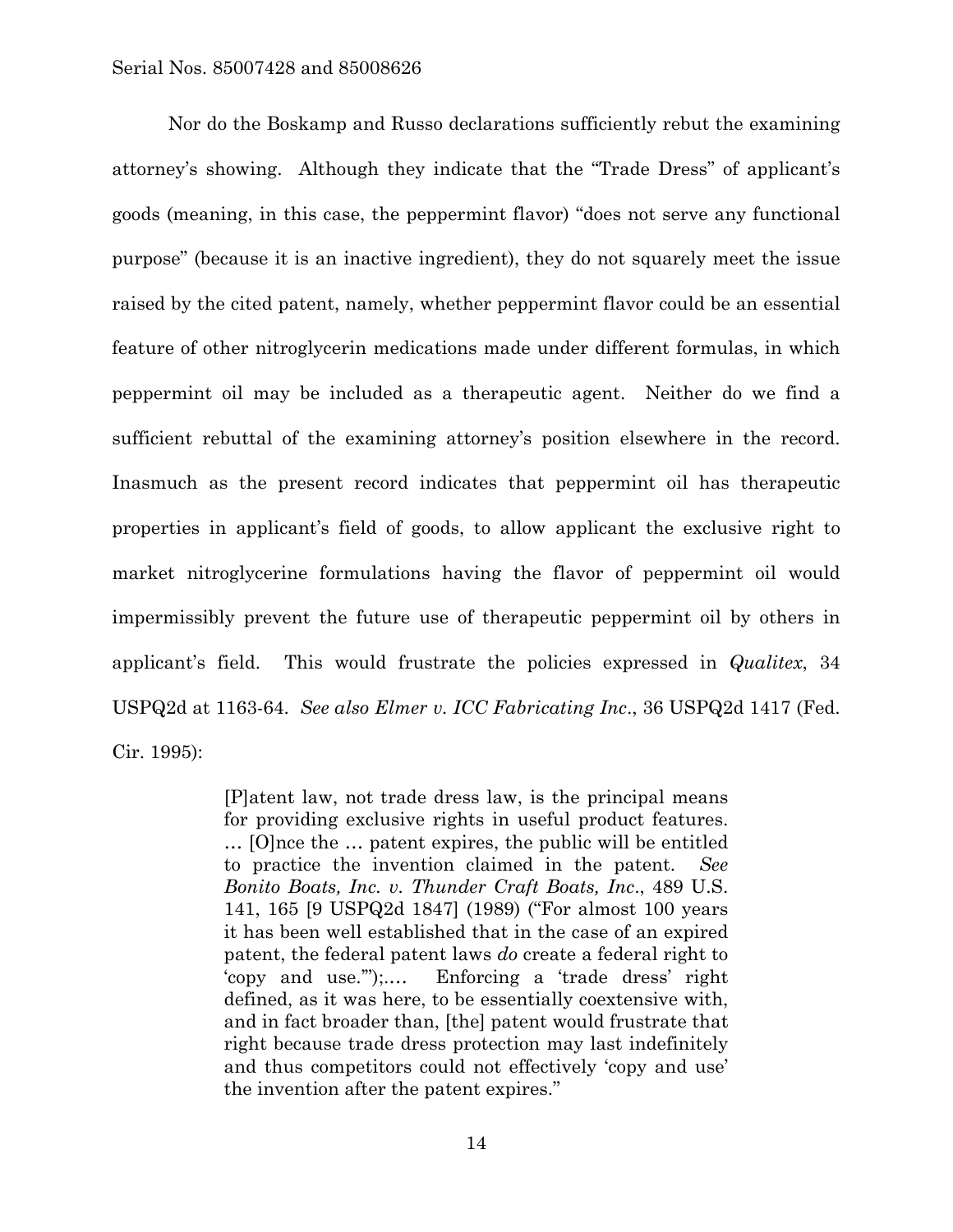36 USPQ2d at 1423 (emphasis in original).

 The record before us indicates that peppermint oil imparts a flavor of peppermint to substances to which it is added, and potentiates the effect of nitroglycerin. Thus, peppermint oil "affects… the quality" of nitroglycerin within the *Inwood* definition of functionality. Accordingly, we find that applicant's proposed mark, the flavor of peppermint, is functional within the meaning of Trademark Act Section 2(e)(5), 15 U.S.C. § 1052(e)(5).

#### 5. Failure to Function as a Mark: Flavor of Peppermint; Scent of Peppermint.

 We next address the examining attorney's refusal to register both of applicant's marks -- the flavor of peppermint in one case (assuming for purposes of this refusal that the mark is not functional), and the scent of peppermint in the other -- on the ground that such marks do not function as trademarks to identify and distinguish applicant's goods from those of others and to indicate the source of applicant's goods, under Trademark Act Sections 1 and 45, 15 U.S.C. §§ 1051 and 1127.

 The Board has observed that both flavor and scent should be treated according to the rule applicable to product designs: "Because flavor is generally seen as a characteristic of the goods, rather than as a trademark, a flavor, just as in the cases of color and scent, can never be inherently distinctive." *In re N.V. Organon*, 79 USPQ2d at 1650. In so stating, the Board was following the Supreme Court's guidance with respect to product designs:

> In the case of product design, as in the case of color, we think consumer predisposition to equate the feature with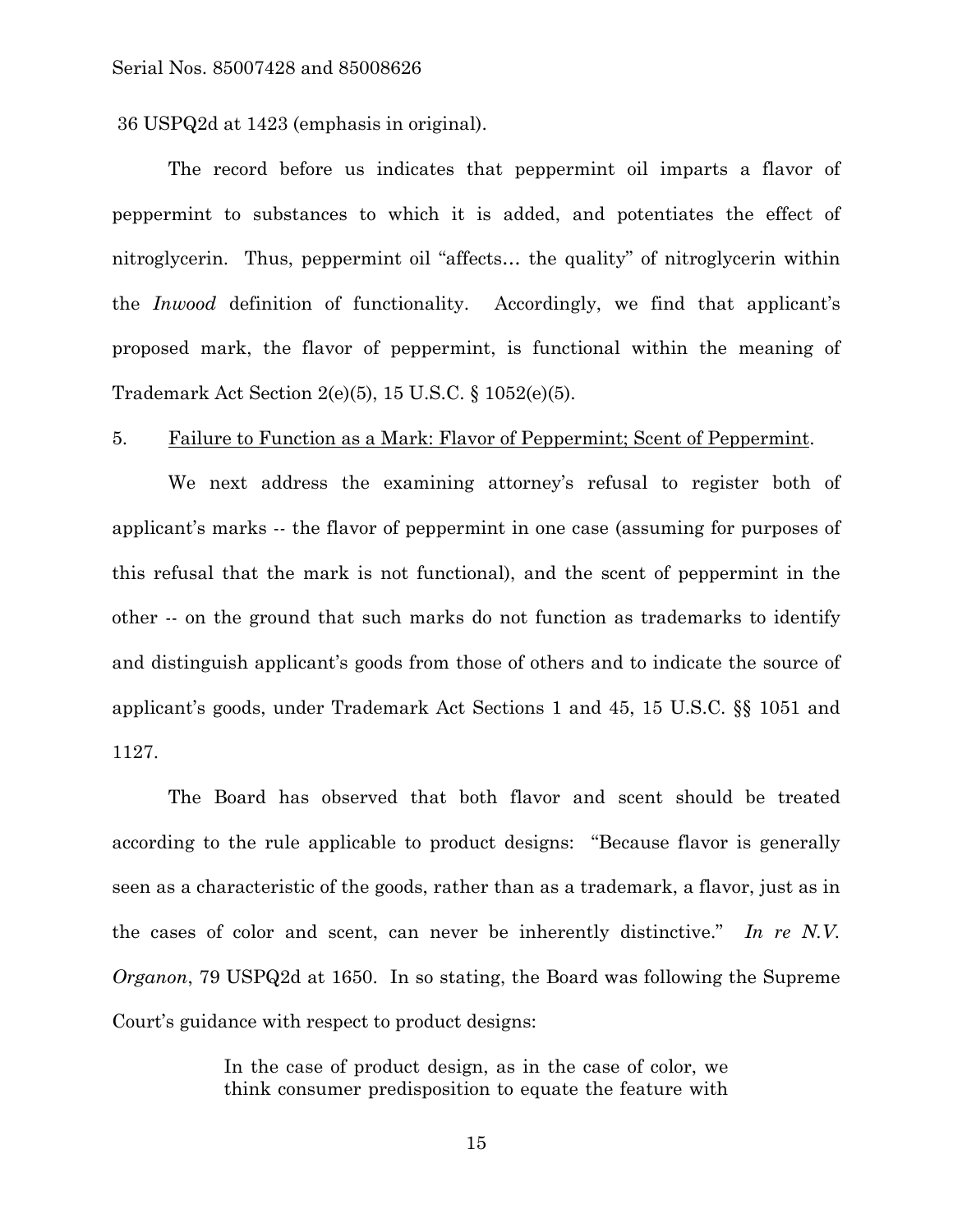the source does not exist. Consumers are aware of the reality that, almost invariably, even the most unusual of product designs – such as a cocktail shaker shaped like a penguin – is intended not to identify source, but to render the product itself more useful or more appealing.

*Wal-Mart Stores, Inc. v. Samara Brothers*, 529 U.S. 205, 54 USPQ2d 1065, 1069 (2000). The critical question before us is whether the flavor and scent sought to be registered would be perceived as source indicators or merely as physical attributes of applicant's pharmaceutical product. The rule of *Wal-Mart* and the logic underlying it are directly and forcefully pertinent to the case at hand.

 A "substantial showing of acquired distinctiveness" is required to demonstrate that a flavor or scent functions as a mark. *In re N.V. Organon* at 1650. Moreover, "the evidence required is in proportion to the degree of nondistinctiveness of the mark at issue." *Nextel Communications, Inc. v. Motorola, Inc*., 91 USPQ2d 1393, 1401 (TTAB 2009); *see also In re Owens-Corning Fiberglas Corp*., 774 F.2d 1116, 227 USPQ 417, 424 (Fed. Cir. 1985). Accordingly, applicant's burden of showing acquired distinctiveness is a heavy one.

 In support of applicant's claim that its marks have acquired distinctiveness as source indicators, applicant argues that it has used the marks in U.S. commerce since 1989, and that such use was "substantially exclusive."27 Applicant admits, however, that there is currently "one other user of a peppermint flavor with nitroglycerin pharmaceuticals in the United States."28 Applicant instituted a law suit against that user, but that suit was subsequently settled. Applicant has not

<sup>27</sup> Applicant's brief (85007428) at 8.

<sup>28</sup> *Id*.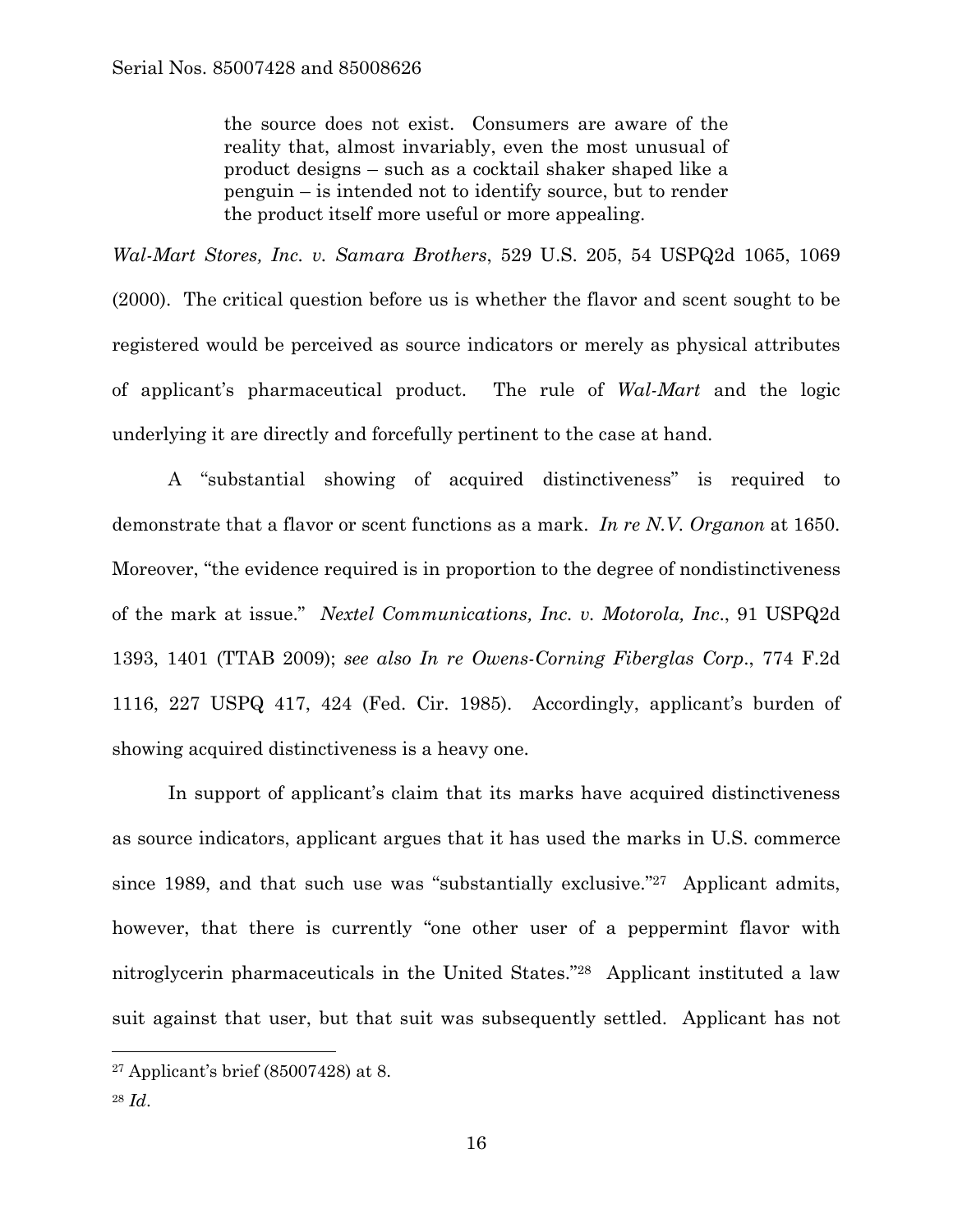disclosed the terms of settlement, but the clear import of applicant's statement in its brief is that this third-party product is still available in the market.29 Applicant admits that the same third-party product also has a peppermint scent.30 The product in question is NitroMist nitroglycerin lingual aerosol, a product that apparently competes directly with applicant's goods.31 Applicant argues that, since 1989, applicant's product has had great sales success in the United States, that it has made great expenditures on advertising and promotional efforts, and that applicant's flavor and scent marks have acquired recognition, as demonstrated by declarations of 23 physicians and pharmacists.

 The examining attorney generally criticizes the sufficiency of the applicant's evidence of acquired distinctiveness. He also contends that the pharmaceutical NitroMist is not the only exception to applicant's purported exclusivity in the marketplace, and argues that pharmaceutical "vasodilators similar to applicant's Nitrolingual® formulation commonly contain peppermint oil and thus possess a peppermint flavor,"32 among which he has named Nifedipine, Procardia and Adalat. He contends that such third-party vasodilators also have a peppermint scent.33

 The period of time during which applicant has used its proposed marks is substantial. However, this factor is undercut by the lack of exclusivity. Applicant

1

<sup>29</sup> There is nothing in the record to suggest that this third-party's continuing use of peppermint flavor is governed by a license running from applicant.

<sup>30</sup> Applicant's brief (85008626) at 4.

<sup>&</sup>lt;sup>31</sup> See materials supplied with applicant's request for reconsideration of April 4, 2012.

<sup>32</sup> Examining attorney's brief (85007428) at 11.

<sup>33</sup> Examining attorney's brief (85008626) at 9.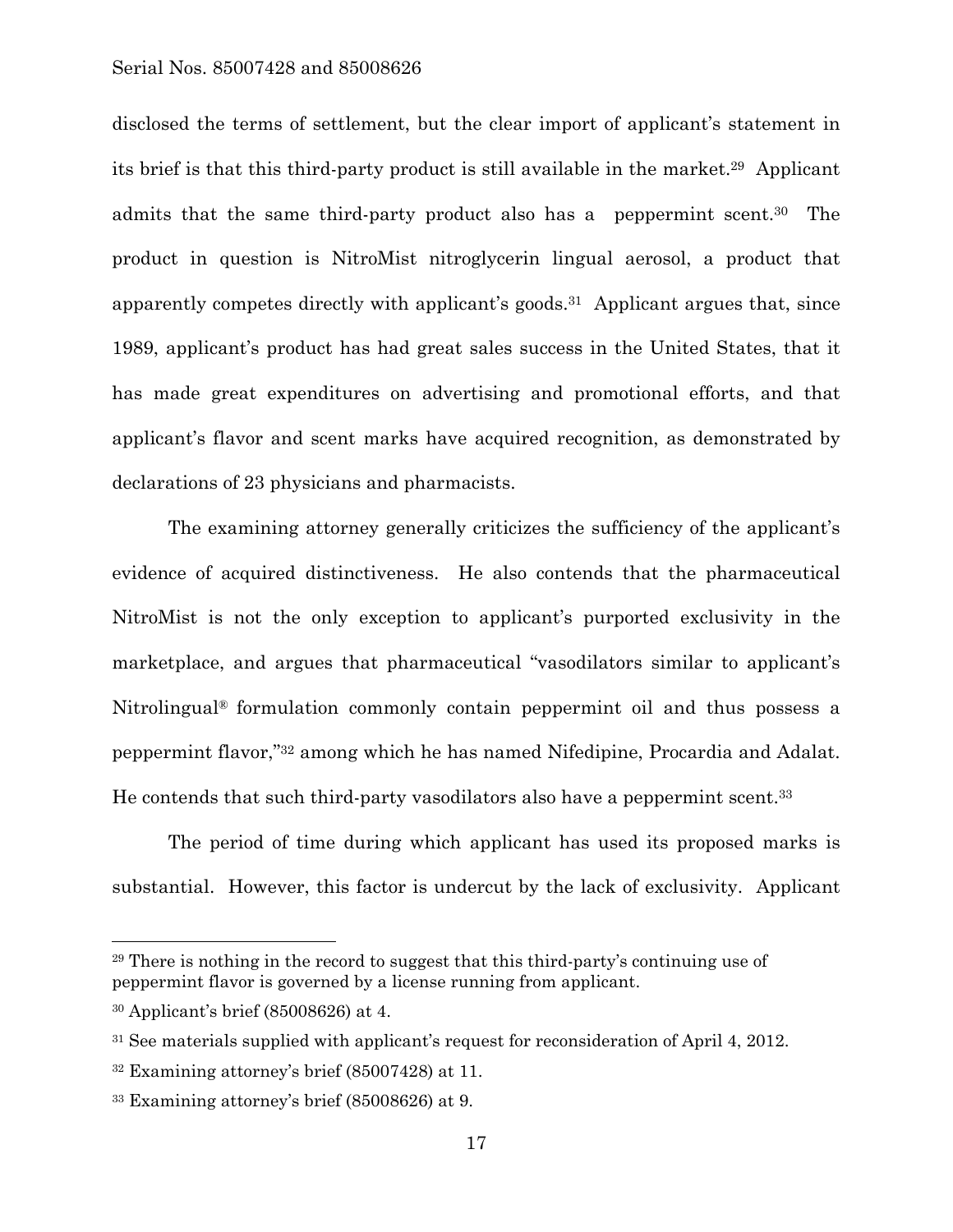admits that a directly competing product, having a peppermint flavor and scent, is in the market. There is also evidence of other anti-anginal preparations containing peppermint oil being marketed under the names Nifedipine, Procardia, and Adalat.<sup>34</sup> Although the record shows that these three products are not nitroglycerine preparations, we find them relevant inasmuch as they are, like applicant's goods, for the treatment of angina pectoris, and their presence in the market suggests that peppermint flavors and scents are not unknown in the applicant's general market area. The presence of other flavored and scented pharmaceuticals in the market is likely to reinforce consumers' perception of the flavor and scent of applicant's goods as mere physical attributes of the product, rather than as indicators of the product's source.

 The advertising materials that applicant has made of record do not in any way promote either the flavor or the scent of applicant's goods as an indicator of source. In fact, they contain no more than passing references to a peppermint flavor and scent. We note that the list of ingredients, presented in small print, on applicant's package includes "peppermint oil."35 We note also that applicant's website and one print advertisement do include, in small print, trademark claims.<sup>36</sup> The claim on the print advertisement reads as follows:

> The following trademarks are either registered trademarks or trademarks of Pohl-Boskamp in the United

1

<sup>34</sup> We have not considered evidence of the products called Mylan-Nitro, Suscard, and Rho-Nitro, as the products appear to be sold abroad and therefore consumers in the United States are unlikely to be aware of them and of their scent and taste.

<sup>35</sup> Submitted with applicant's request for reconsideration filed April 4, 2012.

<sup>36</sup> *Id*.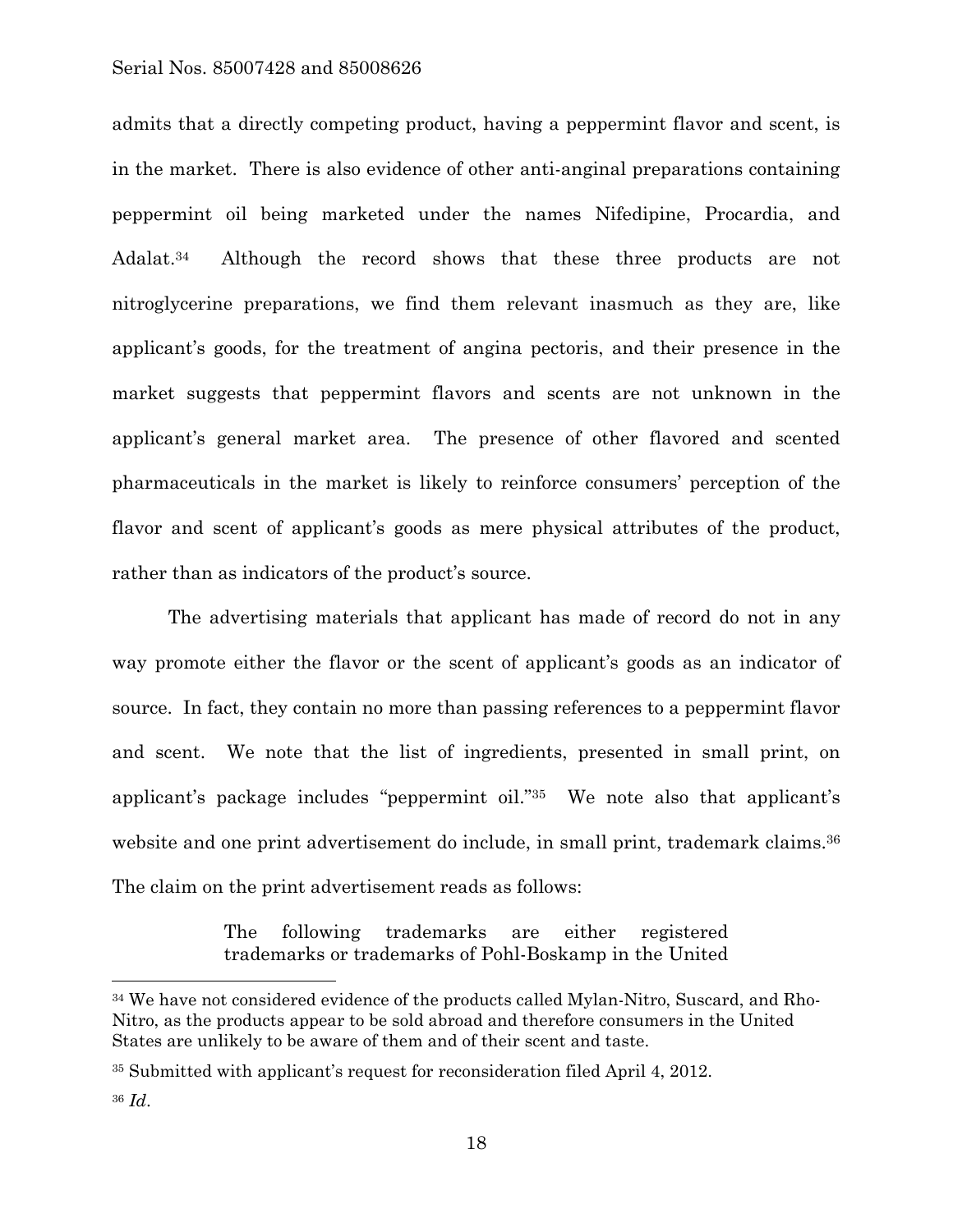States and/or other countries: Pohl-Boskamp word mark; Pohl-Boskamp logo; Nitrolingual word mark; Peppermint flavor of nitroglycerin; Peppermint scent of nitroglycerin; Nitrolingual Pumpspray shapes; Nitrolingual Pumpspray colors; and the sound of Nitrolingual Pumpspray.

In view of the inconspicuous placement, the legalistic tone and the plethora of claimed marks, it is unlikely that these notices would have substantial impact on applicant's customers. We give advertising of this sort little weight for purposes of demonstrating customer perceptions of the proposed marks. An otherwise unregistrable flavor or scent is not transformed into a trademark by the mere assertion or claim that it is one. *In re Remington Products Inc*., 3 USPQ2d 1714, 1715 (TTAB 1987); *see also Plastilite Corp. v. Kassnar Imports*, 508 F.2d 824, 184 USPQ 348, 350 (CCPA 1975) ("Appellant emphasizes that its intent in adopting the yellow-orange color scheme was for this to function as a trademark . . . . However, it is the association of the mark with a particular source by the ultimate consumers which is to be measured -- not appellant's intent." (Citation omitted)).

 With respect to promotional efforts and sales success, applicant's two declarants attest as follows:

> 16. Since 1999, Applicant and its licensed U.S. distributor have spent approximately 100 million dollars (one hundred million) on the marketing and promotion of the goods that bear the Trade Dress.

> 17. Since 1999, the approximate total combined revenue of Applicant and its licensed U.S. distributor from the sale of the goods bearing the Trade Dress is approximately 200 million (two hundred million) dollars.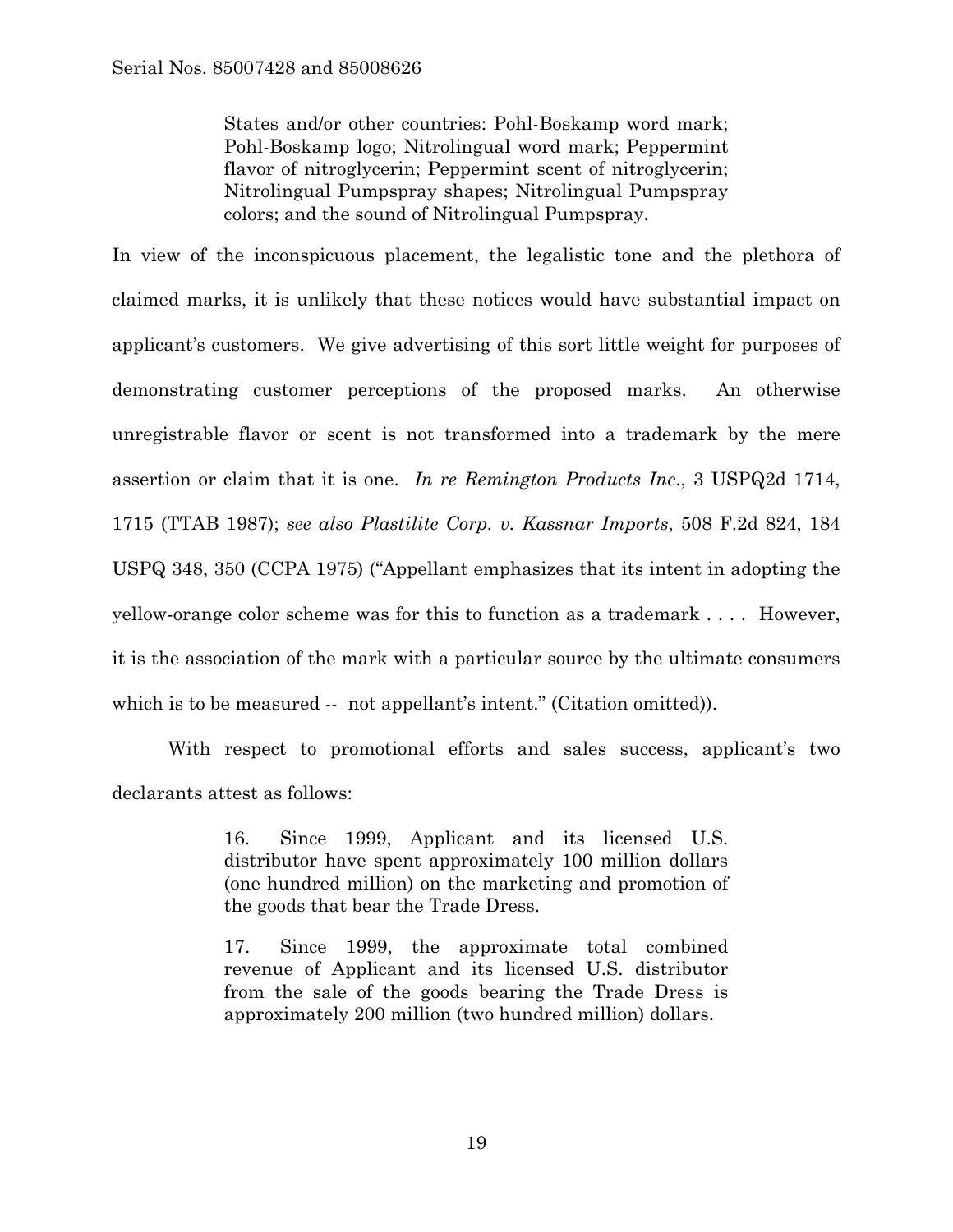18. Since 1999, Applicant and its licensed U.S. distributor have sold approximately 5 million (five million) units of the goods bearing the Trade Dress.37

These declarations convey only a very equivocal picture of the market recognition of applicant's marks in the United States. The figures stated in these declarations relate to a period of approximately 12 years and combine the performance of applicant's U.S. distributor and applicant itself. Considering that applicant's sales have not been limited to the United States but have also been made "in at least Canada, the United Kingdom, the Benelux region, Germany, Austria, Australia and New Zealand,"38 it is impossible to determine what portions of these figures relate to the United States, which is the only relevant marketplace for purposes of our inquiry. Moreover, the figures for promotional expenditures relate not specifically to promotion of the marks themselves, but to promotion of "goods bearing" the marks. As all of the advertising materials of record show virtually no promotion of the marks themselves, we cannot conclude that the marketing and promotional expenditures described in the declarations have affected the market recognition of the asserted marks.

 In order to demonstrate customer recognition of its marks, applicant has submitted testimonials of 23 physicians and pharmacists.<sup>39</sup> As the examining attorney notes, they are largely identical to each other, such that it is clear that they are not expressed in each declarant's own words. Notably, each testimonial

l

<sup>37</sup> Boskamp and Russo Declarations, ¶¶ 16-18.

<sup>38</sup> Applicant's brief (85007428) at 9.

<sup>39</sup> Submitted with applicant's responses of January 14, 2011.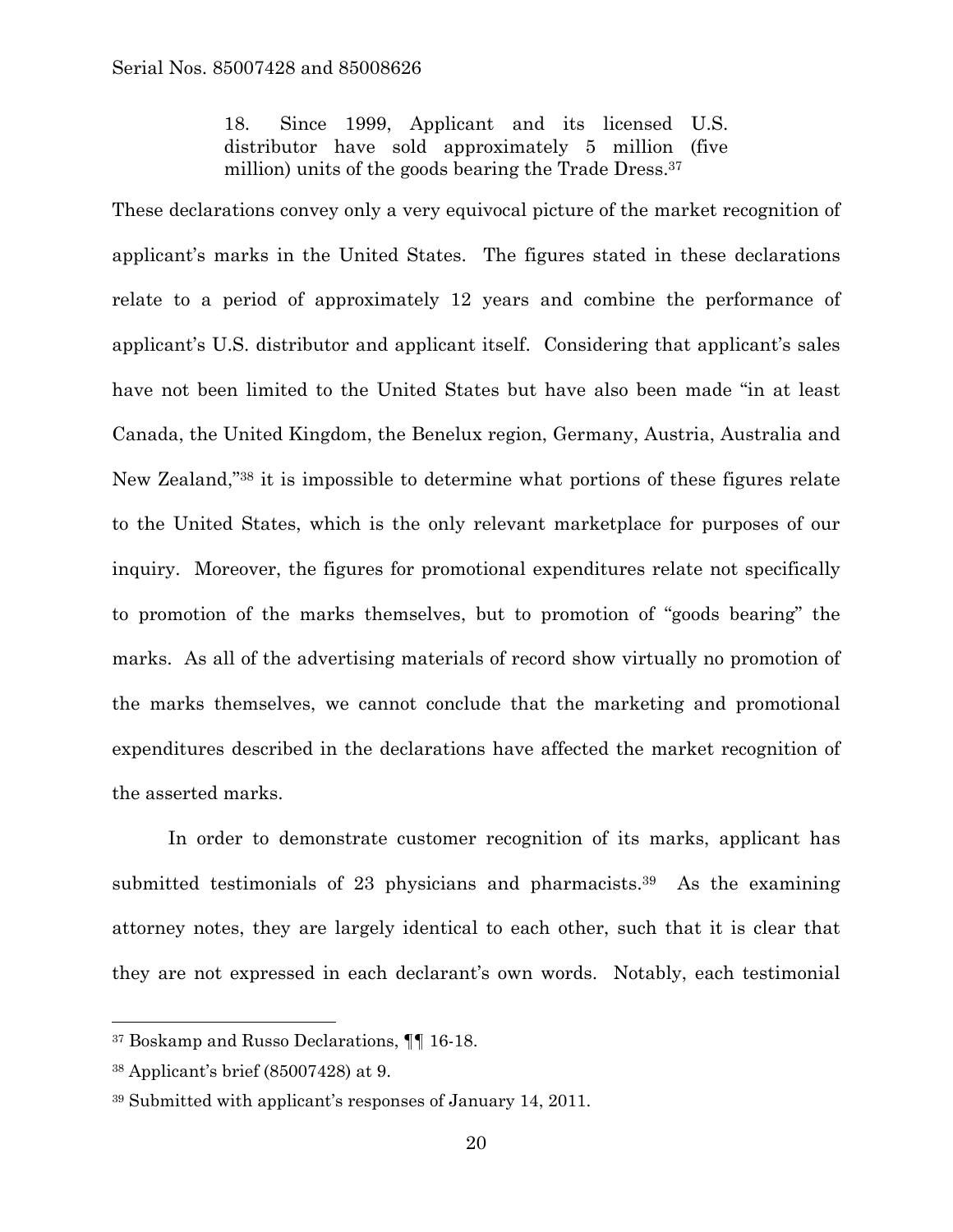addresses numerous types of trade dress associated with the Nitrolingual Pumpspray product: four bottle shapes, the color scheme, the peppermint flavor, the peppermint scent, the "touch and feel" of the bottle, and the sound of the pumpspray bottle. Each declarant asserts that each of these many types of trade dress is distinctive in the marketplace. With respect to flavor and scent, the typical declarant states as follows:

> I am very familiar with the peppermint flavor used in connection with Pohl-Boskamp's pharmaceutical formulations of nitroglycerin, which is unique compared to other pharmaceutical formulations of nitroglycerin currently on the market because other formulations lack a peppermint flavor (or any flavor at all).

> I am very familiar with the peppermint scent of Pohl-Boskamp's pharmaceutical formulations of nitroglycerin, which is unique compared to other pharmaceutical formulations of nitroglycerin because currently there are no other formulations of nitroglycerin on the market that have a peppermint scent, and other formulations of nitroglycerin currently are odorless. When I encounter the scent of peppermint in connection with pharmaceutical formulations of nitroglycerin, I associate the scent with Nitrolingual® Pumpspray, and no one else.

 The examining attorney objects that end users of the applicant's goods are not represented among the declarants.<sup>40</sup> While the views of end users would be beneficial, the views of physicians who select the pharmaceuticals for the use of their patients are certainly relevant to the question of acquired distinctiveness.

 The testimonials are remarkable for their effort to say so much about so many different things in so few words. The declarants' willingness to vouch for the

<sup>40</sup> Examining attorney's brief (85007428) at 17.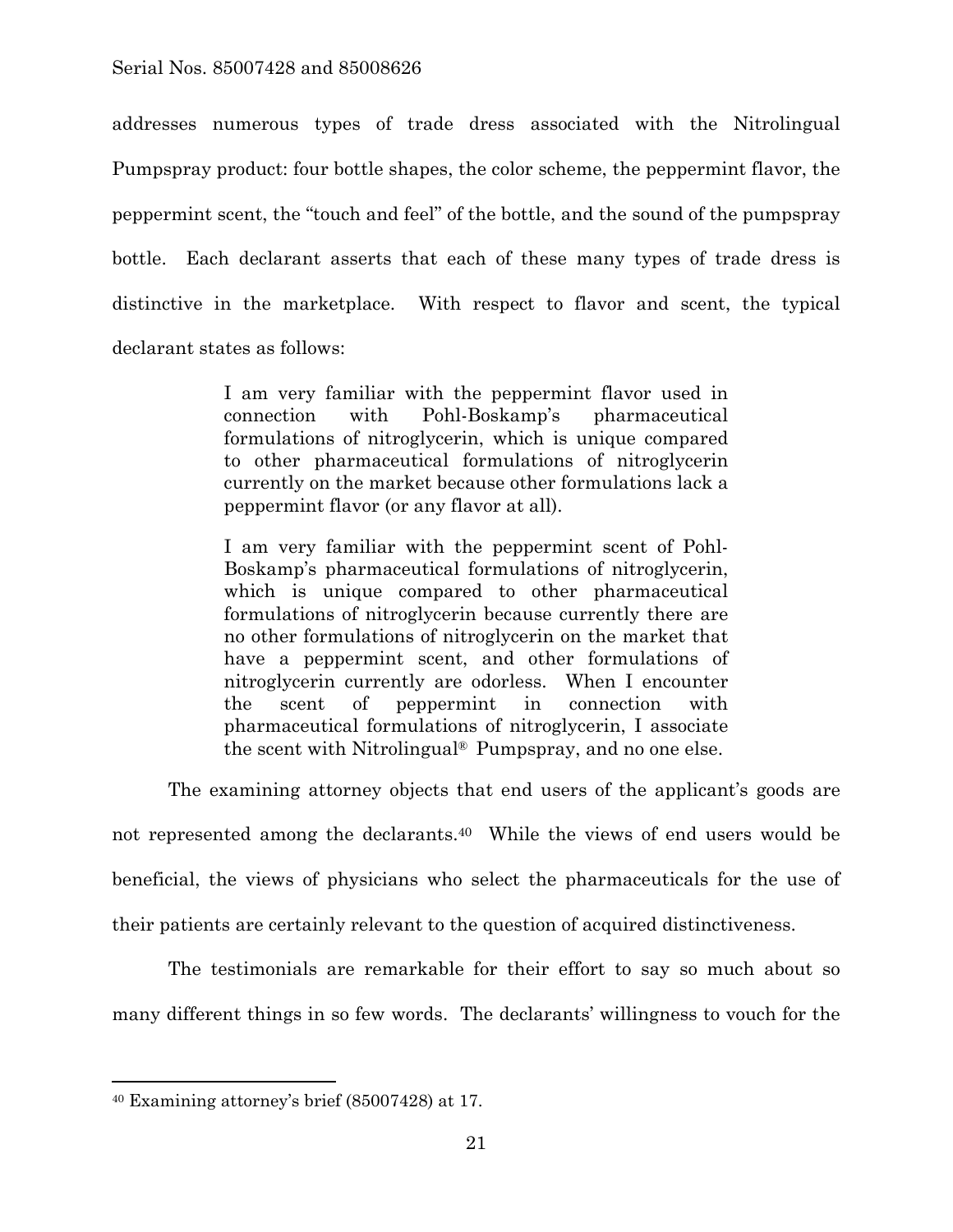distinctiveness of so many of applicant's elements of trade dress affects the persuasiveness of these statements.

 The testimonials do not squarely address the relevant questions before us. For example, to say that the flavor or scent of applicant's product is "unique compared to other pharmaceutical formulations *of nitroglycerin*" skirts an issue that arises in the record, namely, whether other related products (such as other angina remedies that are not formulations of nitroglycerin) may also be flavored or scented with peppermint. If other medicines or even other over-the-counter remedies of various types are flavored or scented with peppermint, it would reduce the likelihood that applicant's flavor would be perceived as a source indicator, rather than as a feature of the product. As the examining attorney has shown, other antianginal preparations are flavored and scented with peppermint.

 Similarly, to state that "When I encounter the scent of peppermint in connection with pharmaceutical formulations *of nitroglycerin*, I associate the scent with [applicant]" stops short of answering a more relevant question: if the declarant encountered the scent of peppermint in connection with a different heart remedy, such as a calcium channel blocker, would he associate it with applicant? The probative weight to be given the declarations is also reduced because, as the examining attorney notes, the statement that applicant's scent and flavor are unique in the field of nitroglycerin "because currently there are no other [peppermint scented or flavored] formulations of nitroglycerin on the market" is

22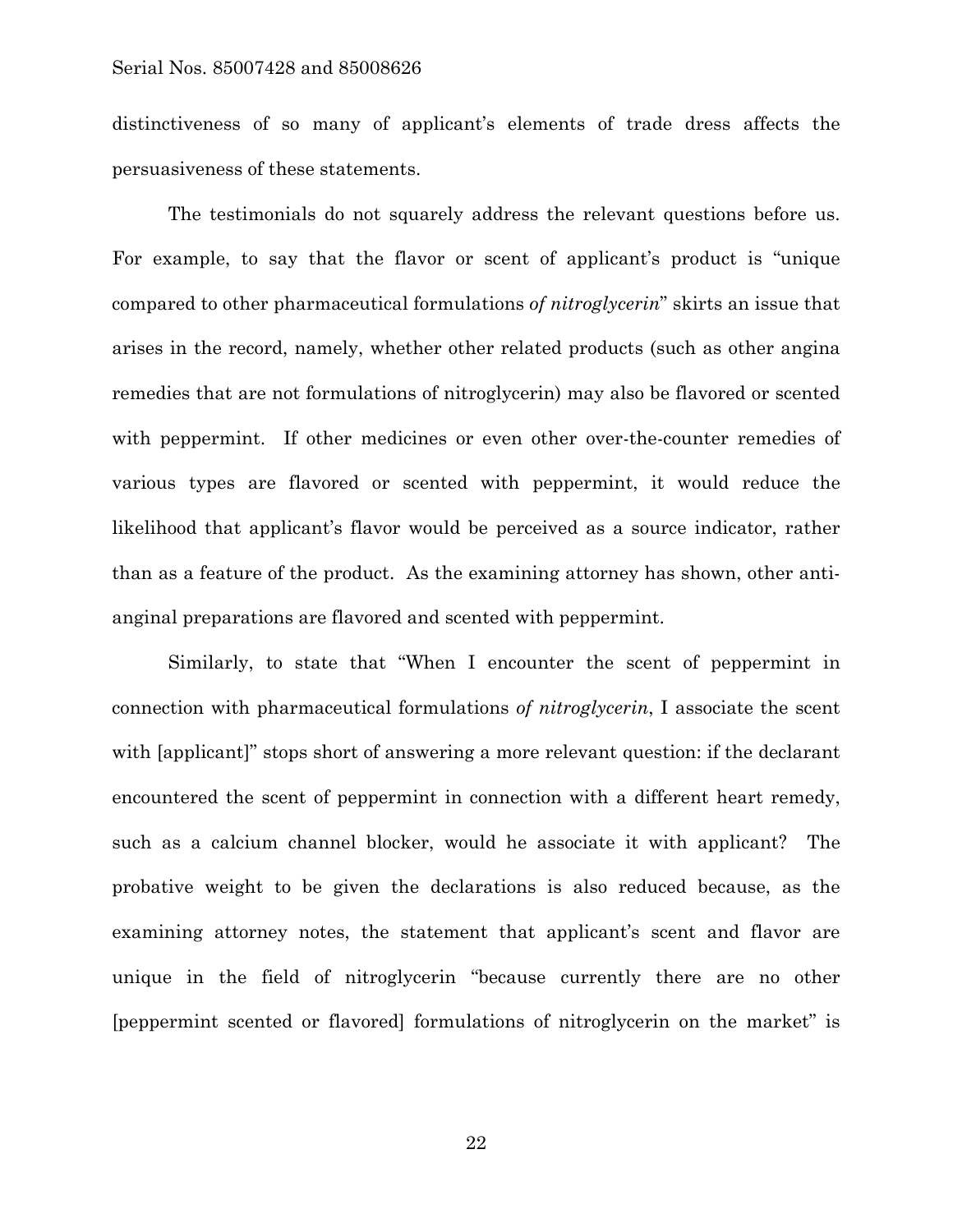contradicted in the record: the NitroMist product, flavored and scented with peppermint oil, is present in the marketplace, according to applicant's brief.

 Finally, the probative weight of the testimonials is affected somewhat by the fact that they are all essentially identical in form and were clearly not composed individually. Although form statements may be used as evidence of acquired distinctiveness, *In re Lorillard Licensing Co*., 99 USPQ2d 1312 (TTAB 2012), such statements are less persuasive than statements expressed in the declarants' own words. *Cf. In re Pacer Tech.*, 338 F.3d 1348, 67 USPQ2d 1629, 1633 (Fed. Cir. 2003) (Where multiple affidavits are "nearly identical," "conclusorily worded," "fail to explain what it is about Pacer's adhesive container cap that is unique or unusual, or distinctive," and "represent the views of a small segment of the relevant market," "they are not the kind of 'competent evidence' that could carry Pacer's burden of rebutting the PTO's *prima facie* case." (Citation omitted)). While we note the declarants' willingness to sign their names to the precise wording set forth in the statements, we question whether the declarants would fully embrace the proposition for which the testimonials have been put forth, *i.e*., that each individual element of applicant's trade dress has the power of a trademark, functions to indicate that applicant is the source of the goods, and distinguishes applicant's goods from those of others. Taking the testimonials at their face value, they merely assert that applicant's product is the only one in the marketplace having a peppermint flavor or scent (an assertion that has been controverted); and that each declarant is himself or herself familiar with applicant's product and associates its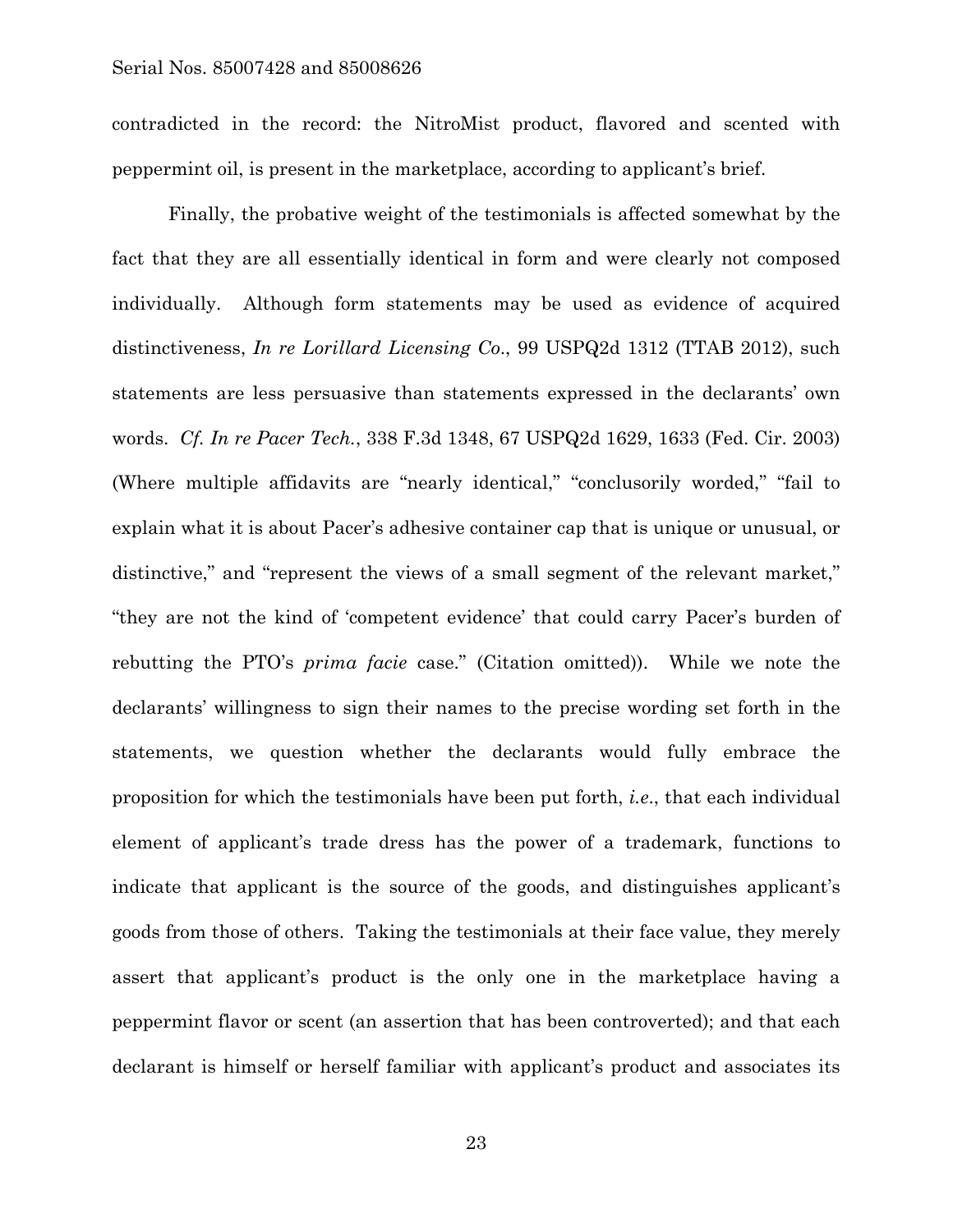scent with applicant alone. (The testimonials do not address whether the declarants associate the flavor of peppermint with applicant alone.)

 Most substances that are introduced into the mouth will create sensations of flavor and scent. Consumers are not predisposed to equate either flavor or scent with the source of the product ingested. *Wal-Mart,* 54 USPQ2d at 1069. Rather, they are predisposed to view such features as mere attributes of the product itself. In order to demonstrate that the public has come to perceive either a flavor or a scent as an indicator of the source of the goods, applicant had the heavy burden of producing a very substantial amount of evidence showing that applicant's marketing efforts have overcome the predisposition of which the *Wal-Mart* Court warned. The record lacks evidence of any efforts of applicant specifically directed toward promoting its product's flavor and scent as trademarks. The evidence of sales and promotional expenditures is equivocal in nature. The customer testimonials are not alone sufficient to establish the trademark function of these features of applicant's products. By contrast, evidence showing that peppermint flavor and scent are used by others in the relevant marketplace tends to show that such flavors and scents are more likely to be perceived merely as attributes of ingestible products than as indicators of source. Accordingly, we find that applicant's flavor and scent marks fail to function as trademarks for applicant's goods.

24